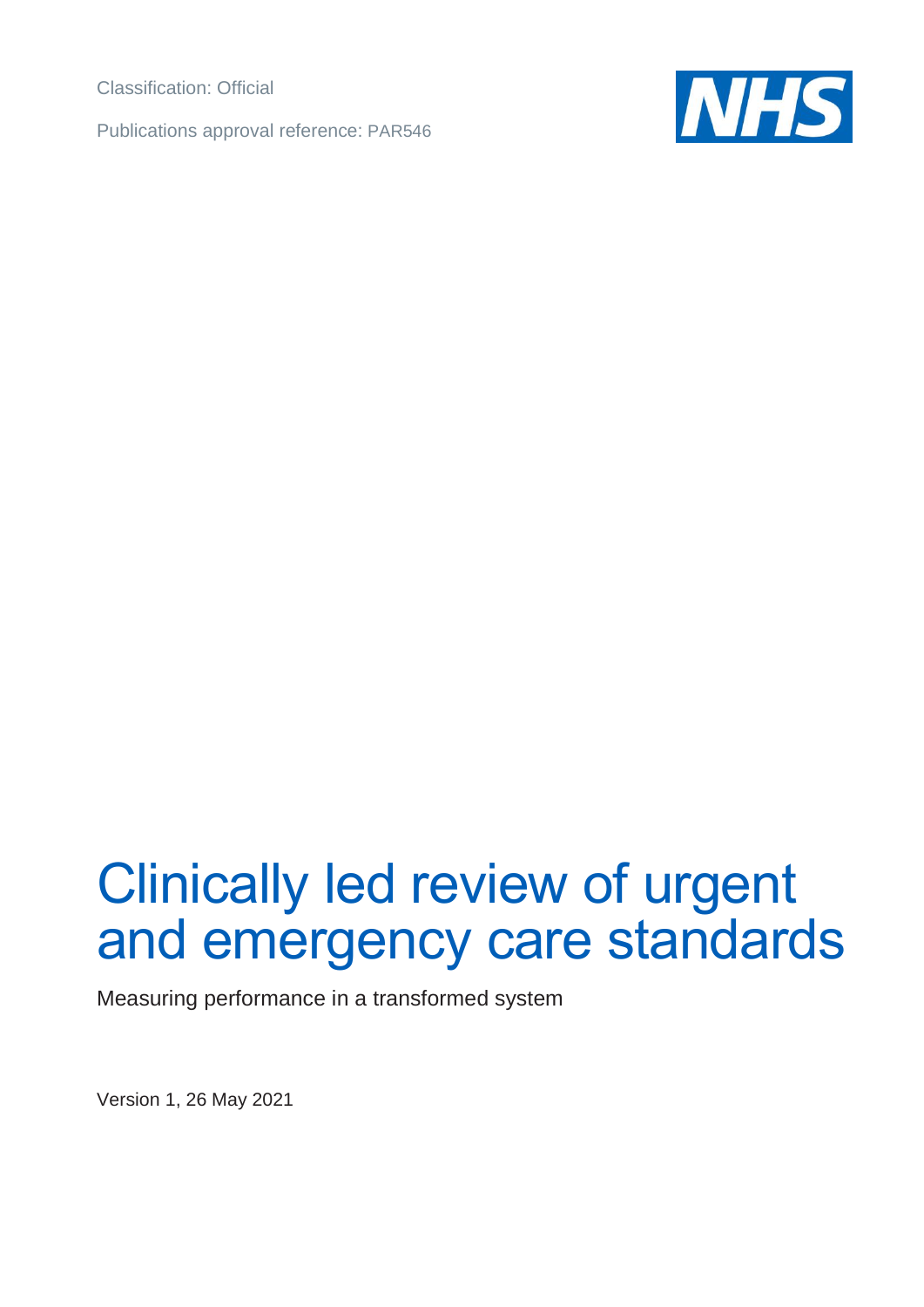# **Contents**

| Annex A: Participants in the clinically-led review of NHS access standards14 |  |
|------------------------------------------------------------------------------|--|
|                                                                              |  |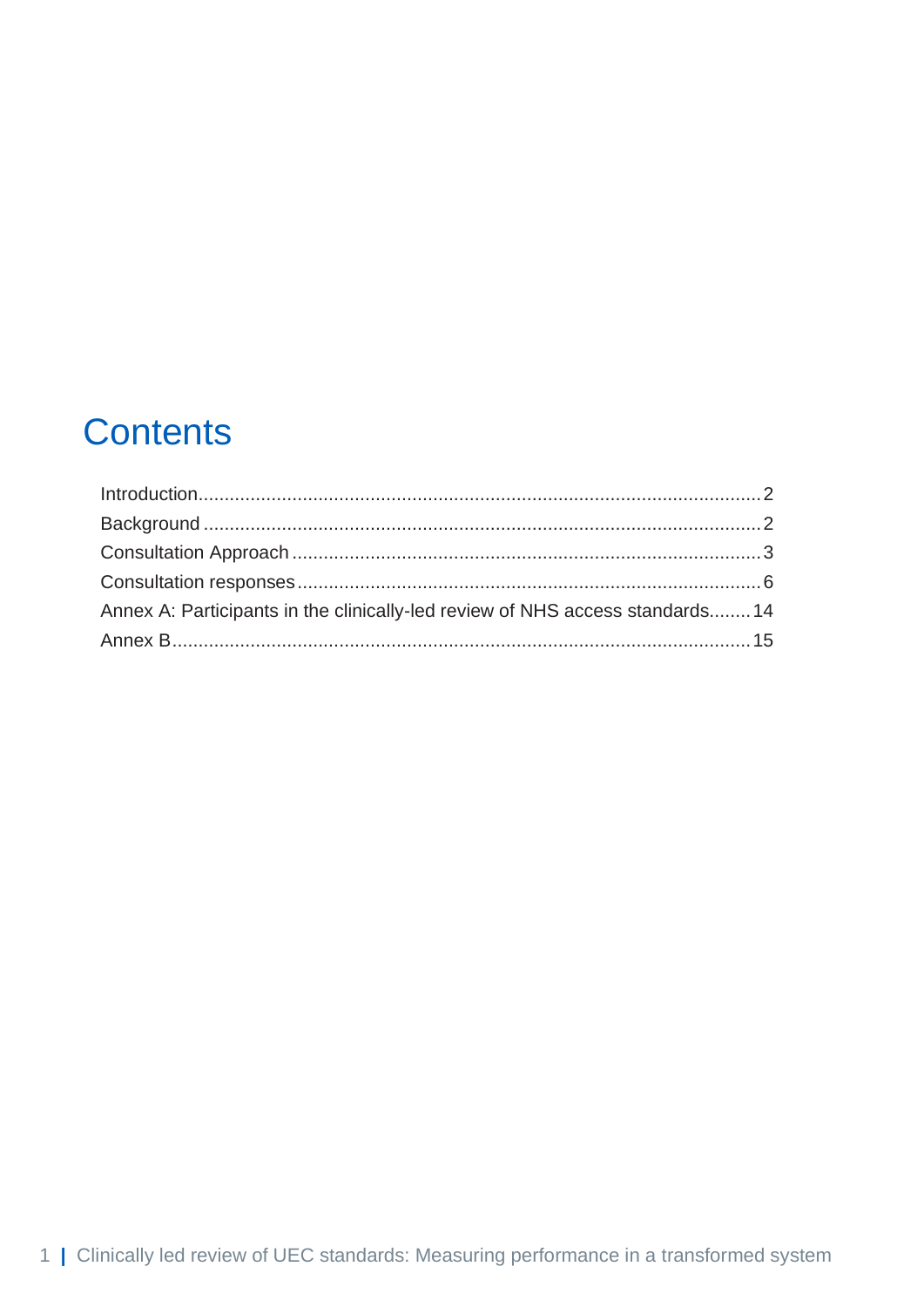# <span id="page-2-0"></span>**Introduction**

- 1. The NHS National Medical Director was asked to review the current NHS access standards to ensure they measure what matters most to patients and clinically.
- 2. In December 2020, the recommendations from the Clinically-led Review of NHS Access Standards for urgent and emergency care were published for consultation alongside the strategy for transforming urgent and emergency care provision.
- 3. The recommendations summarised the review's findings, developed in consultation with an expert advisory group, build on the Transformation of urgent and emergency care: models of care and measurement report (Dec 2020) and draw on testing by NHS trusts and the experiences of delivering urgent and emergency care during the first year of the COVID-19 pandemic.
- 4. This document summarises the responses to the consultation and next steps.

## <span id="page-2-1"></span>**Background**

- 5. The ambition of the clinically-led review of access standards is to improve the offer for patients and deliver improved access and outcomes providing an overall better experience of care. The proposals set out how changing the measures for urgent and emergency care would not only reflect the change in how people expect to access care, but also enable the ongoing improvements in how that care is received. The intention is to enable a new national focus on measuring what is both important to the public, but also clinically meaningful.
- 6. The recommendations were developed with the support of key national stakeholders including patient representatives, clinicians, and healthcare leaders, and have been tested and refined through real experience of using them in 14 test sites since May 2019. Further, the consultation builds upon the input of patients and the public through work undertaken in collaboration with Healthwatch England and the local Healthwatch network. The [briefing report](https://www.healthwatch.co.uk/news/2019-10-31/people-share-what-good-ae-experience-looks)  [summarising this,](https://www.healthwatch.co.uk/news/2019-10-31/people-share-what-good-ae-experience-looks) published in February 2020, set out views captured through 330 face to face interviews, 1,700 opinions captured via national polling and feedback from over 6,000 users of urgent and emergency care services. A full list of the participants in the review can be found in Annex A.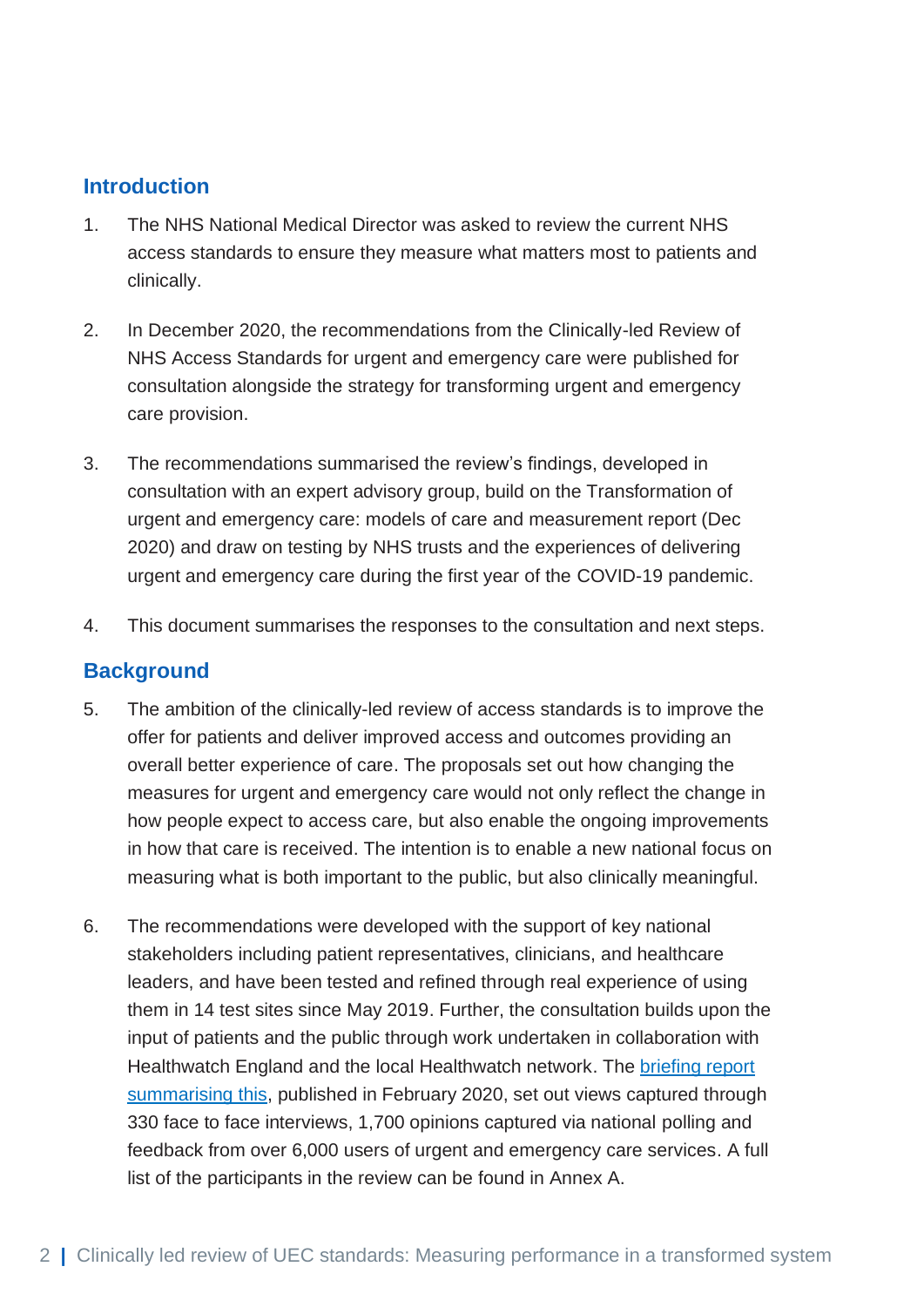7. There is clear evidence that when it was first introduced, the current four-hour target improved care, but has only ever focused on one part of a now much more complex range of urgent services for patients. The proposed measures track activity across the urgent and emergency care pathway rather than a single element of care to help people understand what to expect at each stage and to drive improvements in patients care.

| <b>Service</b> | <b>Measure</b>                                                                            |  |  |  |  |  |  |  |  |
|----------------|-------------------------------------------------------------------------------------------|--|--|--|--|--|--|--|--|
|                | Response times for ambulances                                                             |  |  |  |  |  |  |  |  |
| Pre-hospital   | Reducing avoidable trips (conveyance rates) to Emergency Departments by 999<br>ambulances |  |  |  |  |  |  |  |  |
|                | Proportion of contacts via NHS 111 that receive clinical input                            |  |  |  |  |  |  |  |  |
|                | Percentage of Ambulance Handovers within 15 minutes                                       |  |  |  |  |  |  |  |  |
| A&E            | Time to Initial Assessment - percentage within 15 minutes                                 |  |  |  |  |  |  |  |  |
|                | Average (mean) time in Department - non-admitted patients                                 |  |  |  |  |  |  |  |  |
|                | Average (mean) time in Department - admitted patients                                     |  |  |  |  |  |  |  |  |
| Hospital       | <b>Clinically Ready to Proceed</b>                                                        |  |  |  |  |  |  |  |  |
|                | Patients spending more than 12 hours in A&E                                               |  |  |  |  |  |  |  |  |
| Whole System   | <b>Critical Time Standards</b>                                                            |  |  |  |  |  |  |  |  |

#### **Proposed new bundle of standards for urgent and emergency care**

## <span id="page-3-0"></span>**Consultation Approach**

8. Following the Clinically-led Review of Standards in urgent and emergency care there was a public consultation to seek the views of patients, the public and key stakeholders on the revised core set of NHS access standards. The consultation was led by NHS England and NHS Improvement and ran from 15 December 2020 to 12 February 2021.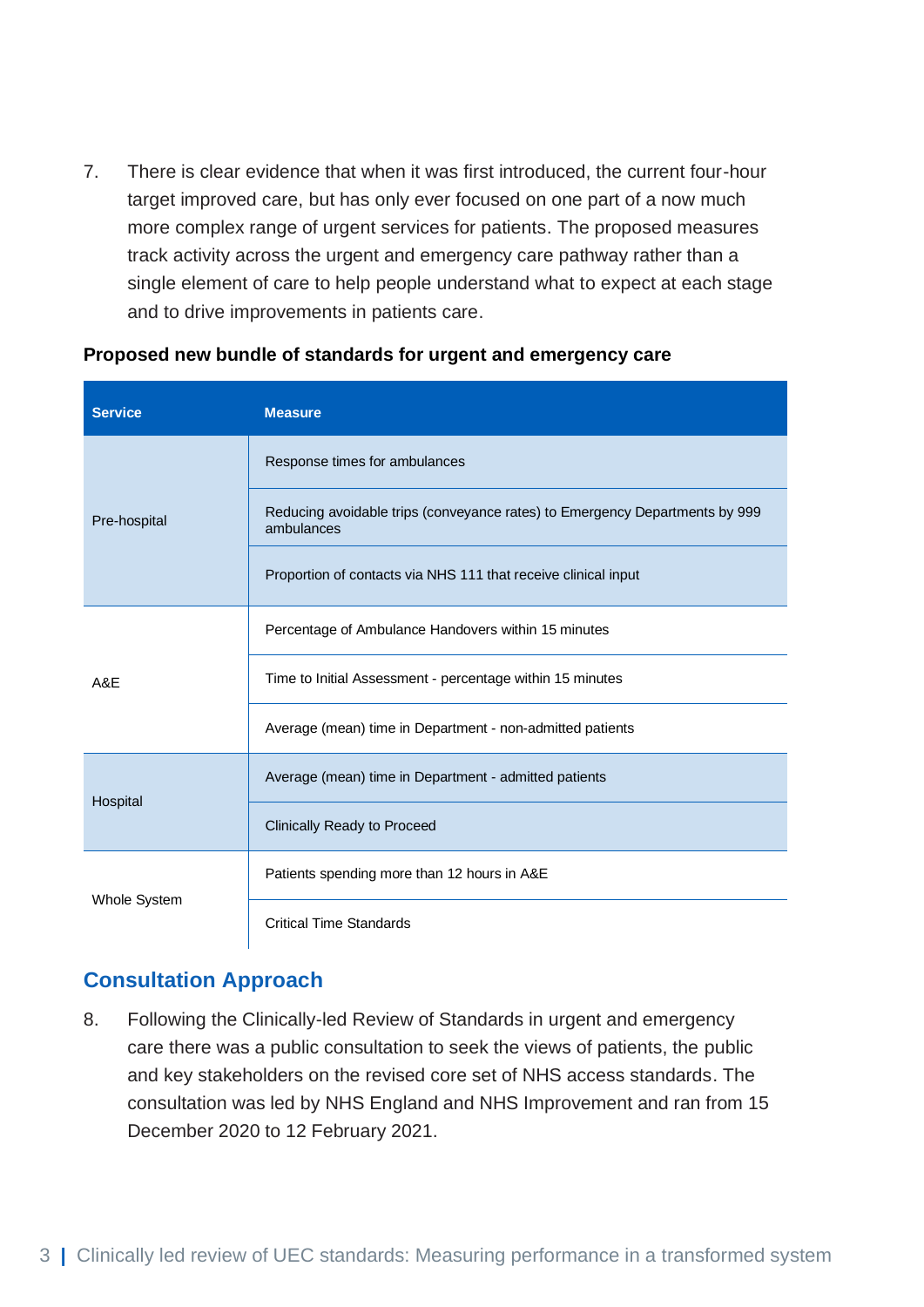- 9. People across the country were asked to submit their views in the following ways:
	- Online consultation survey
	- Through email and letter correspondence
	- By attending an online focus group event
- 10. The consultation was promoted across various bulletins and communication channels both by NHS England and NHS Improvement as well as stakeholder organisations. Facilitated group meetings as well as one-to-one discussions were held, enabling participants to discuss in more detail their views on specific elements of interest. In addition, Local Healthwatch were commissioned to ensure members of the public with experience of healthcare organisations working within the proposed model were aware and shared their views. The full breakdown of participants is included in Annex B.
- 11. The consultation covered the proposed measures themselves rather than the level of performance that should be expected against each of the measures. The setting of the thresholds and the implementation will be subject to cross-Government agreement.
- 12. This report presents the findings on the questions set out for engagement with the public and wider NHS.

#### **Engagement questions**

- Are you aware of the existing Accident and Emergency four-hour standard?
- If yes, what do you understand the existing four-hour standard to mean?
- Which would help you understand how well urgent or emergency care is doing: A single measure or a wider range of measures across your urgent or emergency care journey?
- Please rate how important you think each of the measures are based on a scale of 1-5 where 1 is not important and 5 is extremely important? Please explain your answers.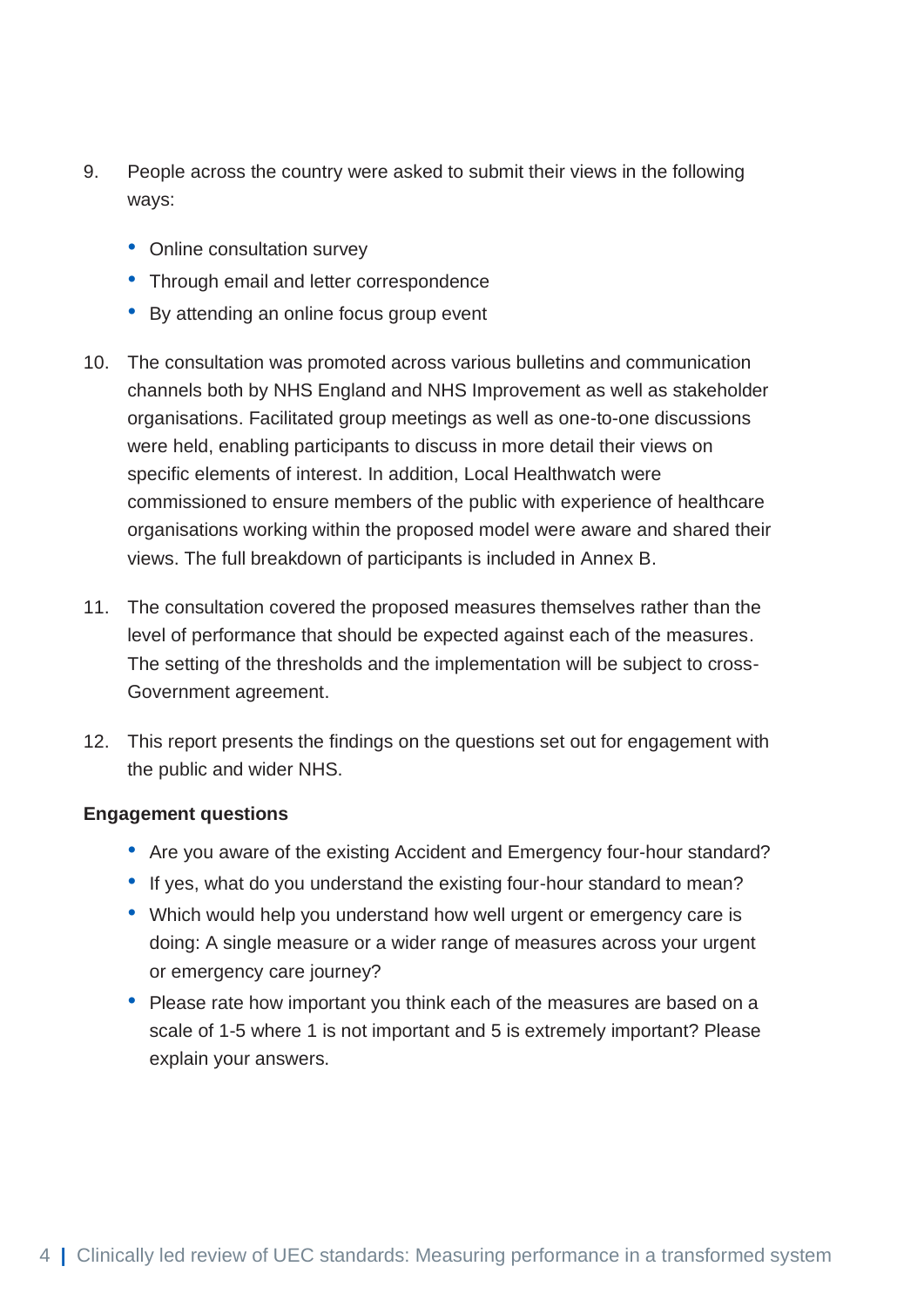#### **Measure**

- 1. Response times for ambulances
- 2. Reducing avoidable trips (conveyance rates) to Emergency Departments by 999 ambulances
- 3. Proportion of contacts via NHS 111 that receive clinical input
- 4. Percentage of Ambulance Handovers within 15 minutes
- 5. Time to Initial Assessment percentage within 15 minutes
- 6. Average (mean) time in Department non-admitted patients
- 7. Average (mean) time in Department admitted patients
- 8. Clinically Ready to Proceed
- 9. Percentage of patients spending more than 12 hours in A&E
- 10. Critical Time Standards
- Are there any additional measures that should be included within the bundle?
- To what extent do you agree with the recommendation to replace the current measure with the proposed new bundle of measures?
- To what extent do you agree that measuring the average time for all patients is a more appropriate or meaningful performance measure than the percentage of patients treated within a pre-determined time frame?
- To what extent do you agree that the bundle of indicators adequately measures the elements of the Urgent and Emergency Care pathway that are important to you?
- Please explain why you think the measures identified are appropriate or not?
- What do you think are the best ways to advise and communicate the proposed new urgent and emergency care measures to patients and visitors to urgent and emergency care departments?
- What are the key issues/barriers that should be taken into account for implementation of the bundle of measures and establishing thresholds for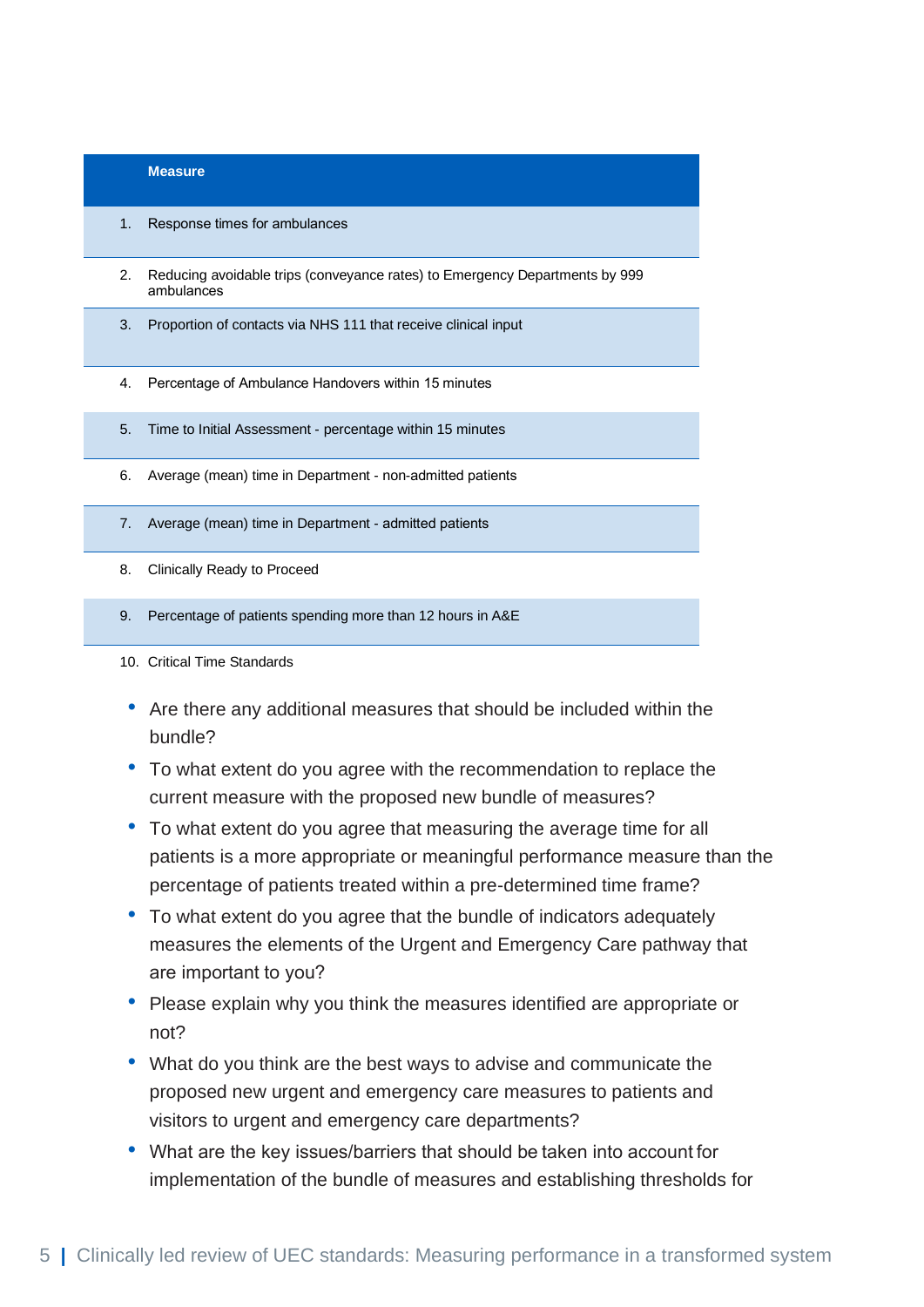performance? What additional support might providers need for implementation?

- Do you support the idea of a composite measurement approach to presenting the effectiveness of urgent and emergency care across a system?
- How frequently should this composite be updated and published?

# <span id="page-6-0"></span>**Consultation responses**

#### **Respondents**

- 13. In total there were 354 responses to the online survey, 16 participants at two focus group events and 18 pieces of correspondence. Participants were not required to answer every question. Analysis of the postcodes and organisations people identified as being part of, show that engagement and views have been received from a range of public, voluntary and independent sector organisations from across health, local government and wider social care and representing views from across England. Responses from the correspondence and focus group have been included against the relevant questions and within the analysis.
- 14. In addition to the formal responses, NHS England and NHS Improvement held discussions with clinical and operational leaders across each of the seven regional areas including Medical Directors, Directors of Nursing, Chief Operating Officers and commissioners of services. Table 1 shows the basis on which respondents to the online survey identified their participation.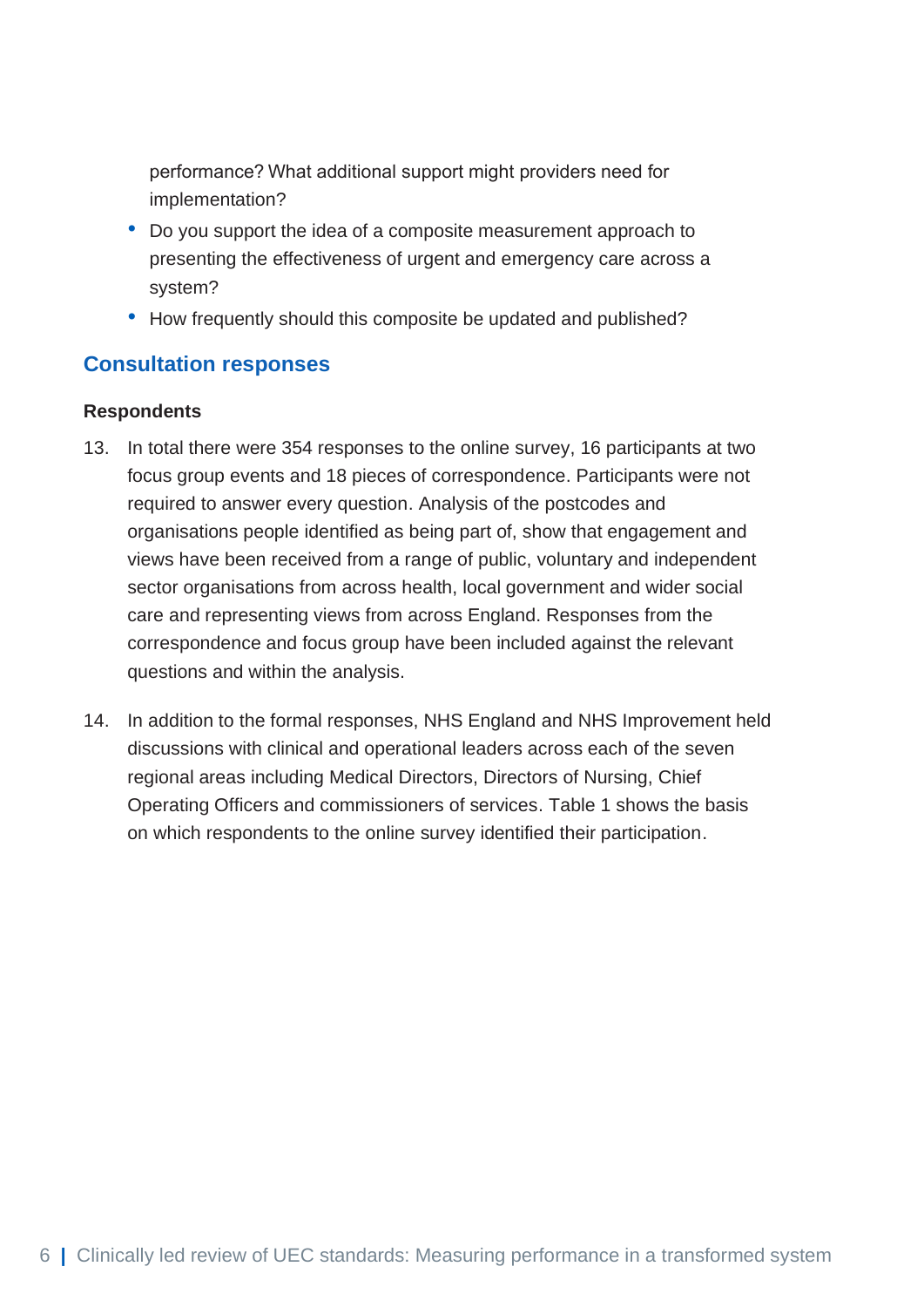#### **Table 1: Which of the following would best describe you or your organisation?**

|                                           | No. | %     |
|-------------------------------------------|-----|-------|
| Patient/public member                     | 157 | 44%   |
| <b>NHS Trust</b>                          | 101 | 29%   |
| Public sector organisation - NHS          | 30  | 9%    |
| NHS CCG                                   | 19  | 5%    |
| <b>Patient Group or Network</b>           | 5   | $1\%$ |
| Charity                                   | 5   | 1%    |
| Private company                           | 5   | 1%    |
| Voluntary or small community organisation | 4   | 1%    |
| <b>GP Practice</b>                        | 2   | 0.6%  |
| Local government / council                | 1   | 0.3%  |
| Public sector organisation - not NHS      | 1   | 0.3%  |
| Other                                     | 24  | 7%    |
| <b>TOTAL</b>                              | 354 |       |

15. Forty-four percent (157) of online survey respondents identified themselves as a patient or member of the public, and of those from an organisation, a further 133 said they were not representing the official position of their organisation. Individual pieces of correspondence were primarily received from organisations, but did not identify organisation type or the basis of the submission and have therefore been excluded from the breakdown of response type but included within the overall analysis. This brings the total number of responses from individuals to around 78%, with 48% identifying themselves as having a clinical qualification. This combined with the extensive organisational engagement throughout the testing and development of the proposals as well as the findings from Healthwatch England's research provides a consistent message on what is important to clinicians, managers and importantly patients and members of the public.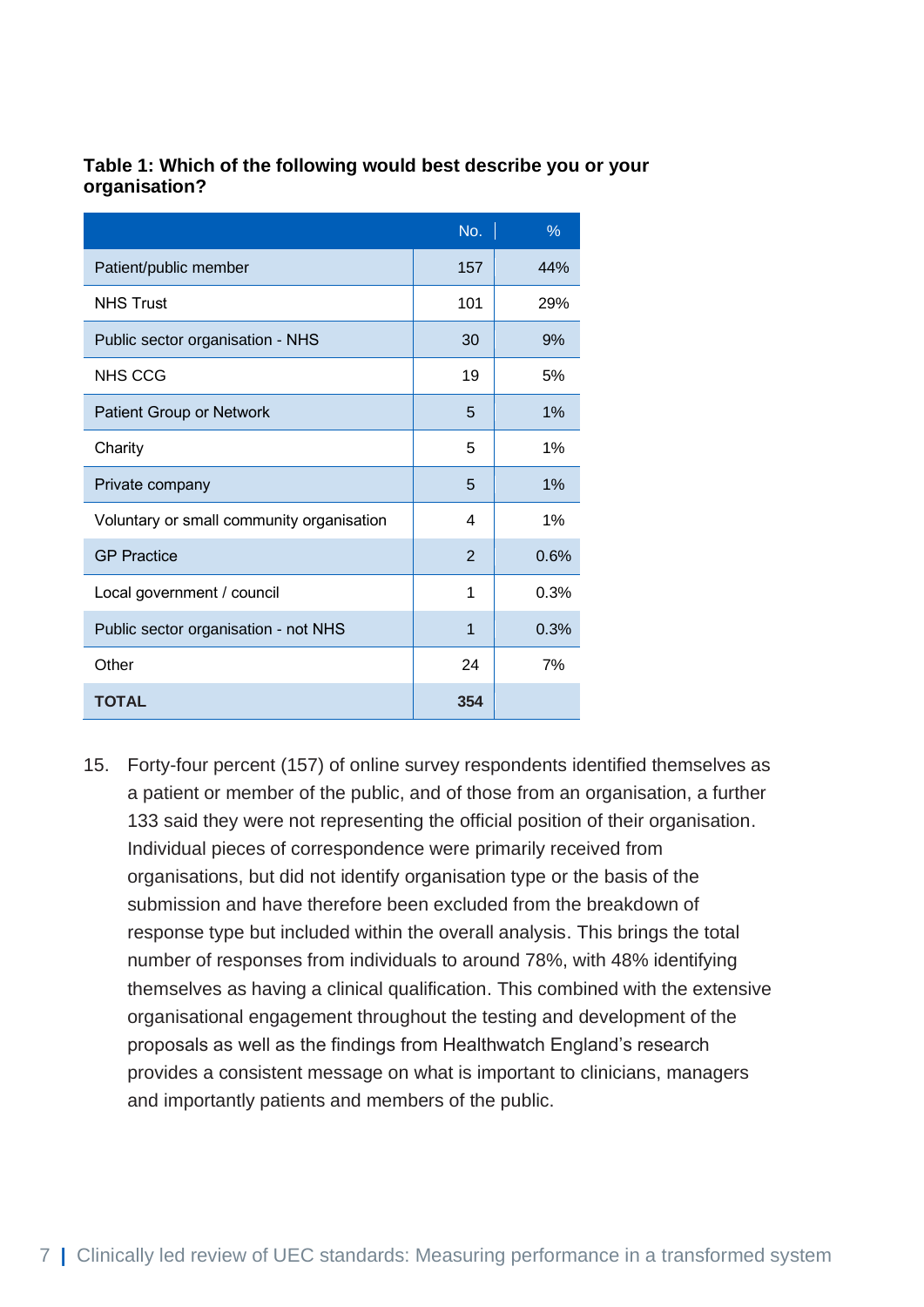#### **Views on the current standard**

16. Ninety-five percent of people said they felt they knew what the current target was, however when asked to set out that understanding it is clear their expectations differ. Expectations include four hours from arrival to initial assessment, four hours to seeing a medical professional, through to four hours to being admitted once a decision to admit is made. Of those responses that are identified from organisations or people with a clinical background, there was also feedback that the current standard delivered improvements, but that now a focus on a single measure can conflict with meeting the clinical needs of patients.

#### **Views on the proposed approach**

- 17. The responses also show that at a local level there is agreement with the recommendations that information and performance systems should reflect not just a single point in a pathway, but the wider urgent and emergency care system. Some local systems have set out how they have tried to extrapolate the current standard into a performance measure across an Integrated Care System (ICS), this goes to support the proposal that the standards should be able to help inform the wider system assessment of pressure points.
- 18. The bundle of measures was established to reflect the different standards and their different functions for various audiences, helping to support the multiple approaches that can be taken to monitor and report performance. Overall eighty percent of respondents said that a bundle of measures would be more helpful than a single measure to understand how well an urgent and emergency care system is doing. This demonstrates majority support for the recommended new approach.
- 19. As set out in Table 2 there is a clear level of support for a bundle of measures within all respondent groupings.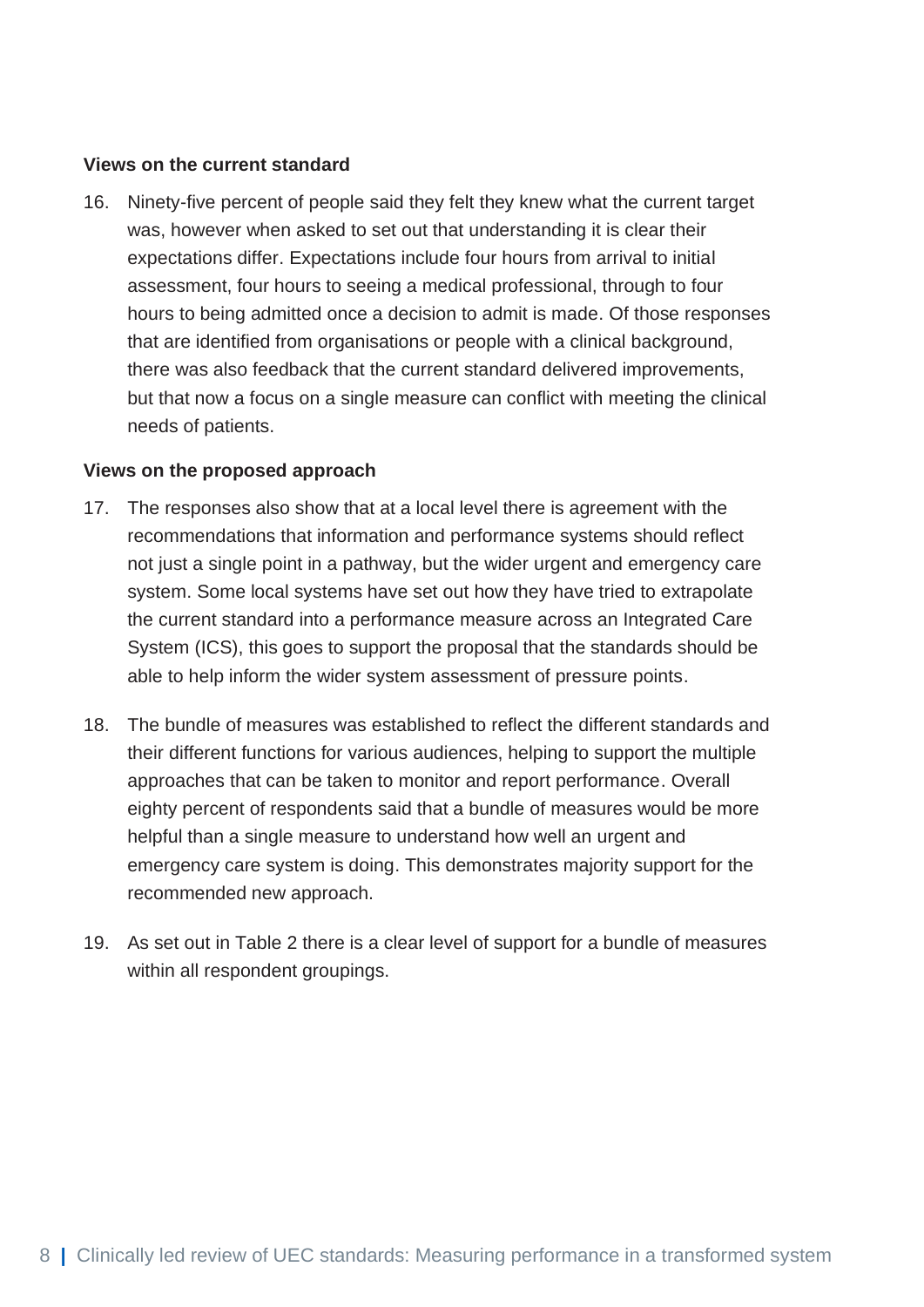#### **Table 2: Would a single measure or bundle of measures help you understand how well urgent or emergency care is doing?**

|                       | <b>Total</b> |               |                  |                                                            | <b>Respondent type</b> |     |                                      | <b>Organisational</b><br>response | <b>Clinical</b><br>qualification |                           |     |             |
|-----------------------|--------------|---------------|------------------|------------------------------------------------------------|------------------------|-----|--------------------------------------|-----------------------------------|----------------------------------|---------------------------|-----|-------------|
|                       | No.          | $\frac{9}{6}$ | Patient / public | community<br>charity<br><b>D.IO</b><br>Voluntary<br>sector | Trust<br><b>SHR</b>    | CCG | organisations<br><b>SHN</b><br>Other | organisations<br>Other o          | Yes                              | $\vert \frac{Q}{Z} \vert$ | Yes | $rac{1}{2}$ |
| Single<br>measure     | 71           | 20%           | 34%              | 23%                                                        | 8%                     | 11% | 3%                                   | 13%                               | 5%                               | 11%                       | 11% | 28%         |
| Bundle of<br>measures | 293          | 80%           | 66%              | 77%                                                        | 92%                    | 89% | 97%                                  | 87%                               | 95%                              | 89%                       | 89% | 72%         |
| Base                  | 364          |               | 155              | 13                                                         | 101                    | 19  | 31                                   | 31                                | 63                               | 132                       | 167 | 183         |

20. The responses support the model being proposed, and in some cases look for further development beyond that set out in the recommendations. There is a clear need to balance the public facing accountability measures with performance measures that enable local understanding of challenges and support the transformation of urgent and emergency care systems. Whilst there is no consensus on a single measure that should be included, the richness of the debate presented supports the arguments set out in the Interim report into the Clinically-led Review of NHS Access standards that a single measure is no longer suited to the different models and pathways that deliver urgent or emergency care to people.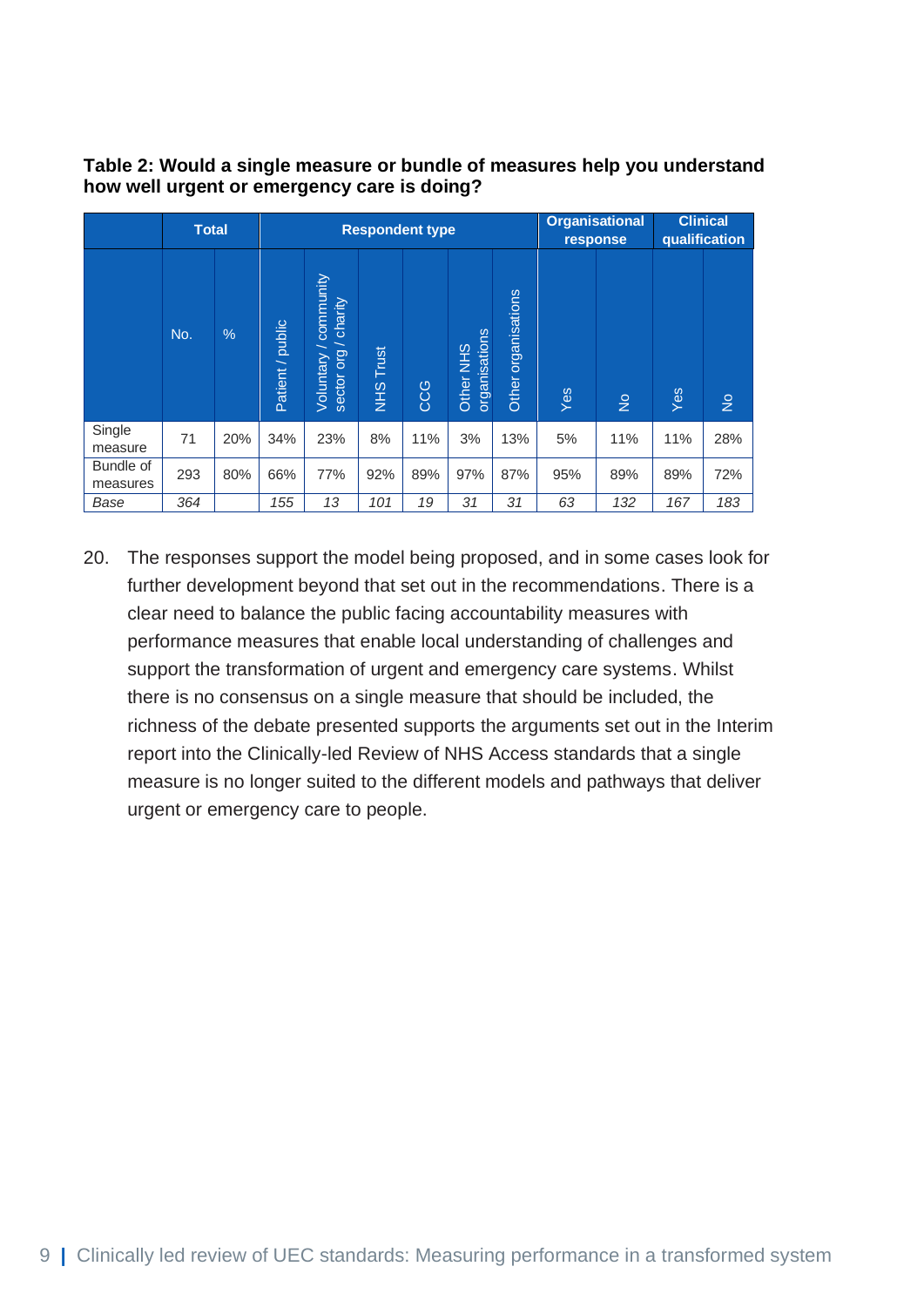

#### **Table 3: To what extent do you agree with the recommendation to replace the current measure with the proposed bundle of measures?**

#### **Views on the proposed bundle of standards**

21. There is a clear belief that the measures in the bundle are either important or extremely important, with more than half of the respondents scoring 4 or 5 on a 5 point scale and more than 80% scoring the measures 3 or higher.

#### **Table 4: Please rate how important you think each of the measures is**

|                                                                                           | <b>Extremely Important</b> |     |    |                | Not Important | Score 4 & 5 |
|-------------------------------------------------------------------------------------------|----------------------------|-----|----|----------------|---------------|-------------|
|                                                                                           | 5                          | 4   | 3  | $\overline{2}$ | $\mathbf{1}$  |             |
| Response times for ambulances                                                             | 289                        | 46  | 20 | $\overline{4}$ | 3             | 92.5%       |
| Reducing avoidable trips (conveyance rates) to Emergency<br>Departments by 999 ambulances | 201                        | 83  | 56 | 11             | 6             | 79.6%       |
| Proportion of contacts via NHS 111 that receive clinical<br>input                         | 113                        | 120 | 76 | 23             | 16            | 67.0%       |
| Percentage of Ambulance Handovers within 15 minutes                                       | 205                        | 95  | 40 | 12             | 3             | 84.5%       |
| Time to Initial Assessment - percentage within 15 minutes                                 | 203                        | 111 | 29 | 8              | 4             | 88.5%       |
| Average (mean) time in Department - non-admitted<br>patients                              | 95                         | 116 | 88 | 38             | 17            | 59.6%       |
| Average (mean) time in Department - admitted patients                                     | 130                        | 117 | 73 | 29             | 10            | 68.8%       |
| Clinically Ready to Proceed                                                               | 172                        | 96  | 59 | 19             | 11            | 75.1%       |
| Percentage of patients spending more than 12 hours in<br>A&E                              | 243                        | 65  | 33 | 8              | 8             | 86.3%       |
| <b>Critical Time Standards</b>                                                            | 189                        | 93  | 41 | 12             | 3             | 83.4%       |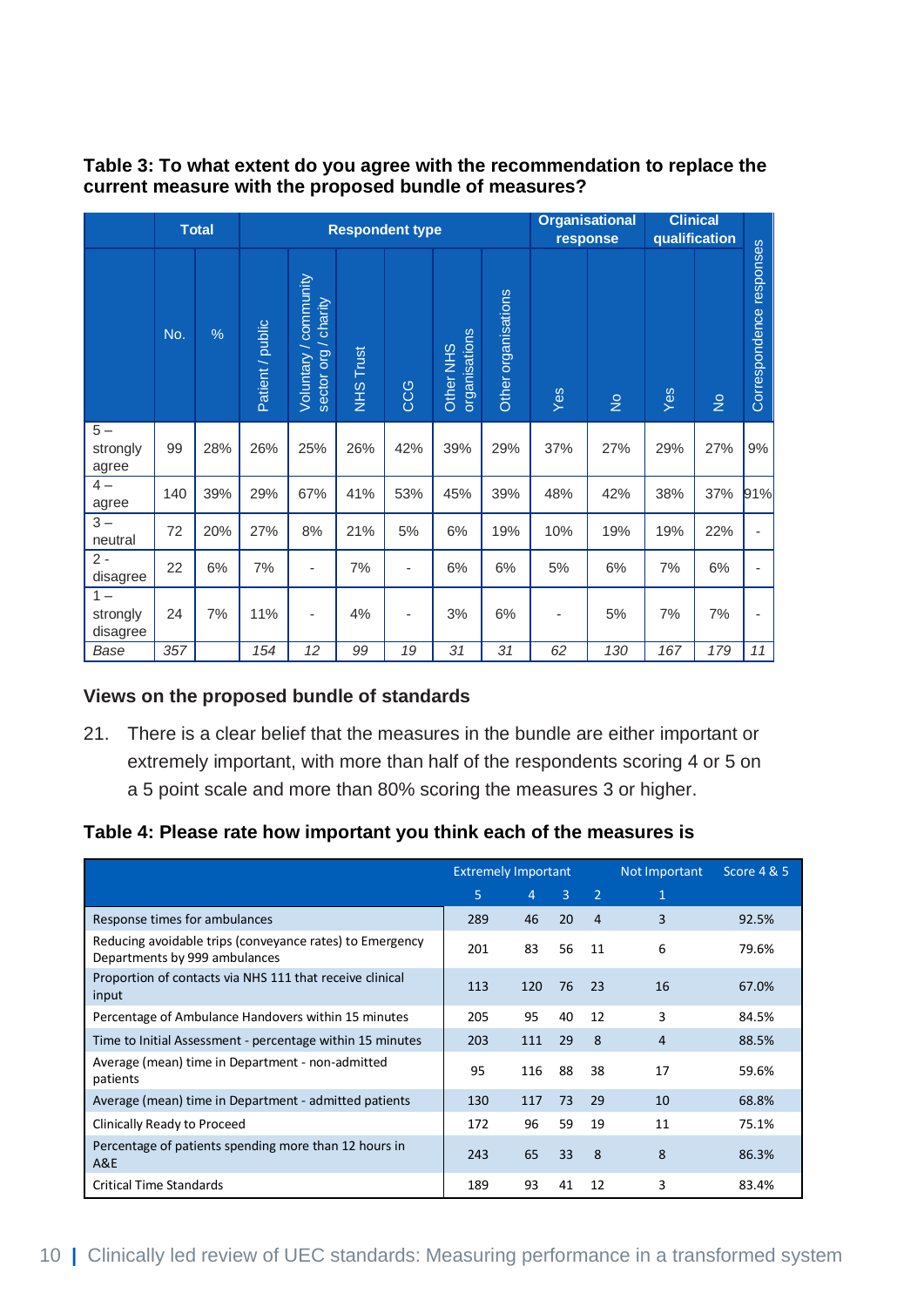- 22. There is clear support for the move from the current '12hours from Decision to Admit' to the proposed '12hours from Time of Arrival'. This will be further strengthened when used in conjunction with the 'Clinically Ready to Proceed' measure and the average (mean) time in department. The clinical suitability of an ED for patients beyond six to eight hours has also been raised, and therefore the use of a percentile expectation alongside the average is also being considered. This would help prevent outliers from skewing the performance and manage the clinical risk of patients spending too long in an Emergency Department.
- 23. Responses to the consultation also made clear that the proposal to use an average time for all patients in an Emergency Department was more meaningful than the current approach of setting an expectation for a percentage of patients within a pre-determined time frame. Only 24% of patients disagreed or strongly disagreed with the suggested move, compared to 54% supporting or strongly supporting the proposal.

#### **Table 5: To what extent do you agree that measuring the average time for all patients is a more appropriate or meaningful performance measure than the percentage of patients treated within a predetermined timeframe?**

|                               |     | <b>Total</b>  |                  |                                                  |                  | Respondent type |                            |                     |     | Organisational<br>response | <b>Clinical</b><br>qualification |               |                          |
|-------------------------------|-----|---------------|------------------|--------------------------------------------------|------------------|-----------------|----------------------------|---------------------|-----|----------------------------|----------------------------------|---------------|--------------------------|
|                               | No. | $\frac{9}{6}$ | Patient / public | Voluntary / community<br>/ charity<br>sector org | <b>NHS Trust</b> | CCG             | organisations<br>Other NHS | Other organisations | Yes | $\frac{1}{2}$              | Yes                              | $\frac{1}{2}$ | Correspondence responses |
| $5-$<br>strongly<br>agree     | 74  | 21%           | 17%              | 23%                                              | 25%              | 26%             | 27%                        | 23%                 | 24% | 25%                        | 22%                              | 21%           |                          |
| $4 - agree$                   | 112 | 31%           | 33%              | 54%                                              | 26%              | 42%             | 27%                        | 29%                 | 37% | 27%                        | 27%                              | 35%           | 40%                      |
| $3$ – neutral                 | 79  | 22%           | 21%              | 23%                                              | 25%              | 21%             | 23%                        | 19%                 | 19% | 25%                        | 23%                              | 22%           | 10%                      |
| $2 -$<br>disagree             | 44  | 12%           | 13%              |                                                  | 12%              | 11%             | 17%                        | 13%                 | 15% | 11%                        | 17%                              | 8%            | 10%                      |
| $1 -$<br>strongly<br>disagree | 48  | 13%           | 16%              |                                                  | 12%              |                 | 7%                         | 16%                 | 5%  | 12%                        | 11%                              | 15            | 40%                      |
| Base                          | 357 |               | 154              | 13                                               | 100              | 19              | 30                         | 31                  | 62  | 131                        | 168                              | 179           | 10                       |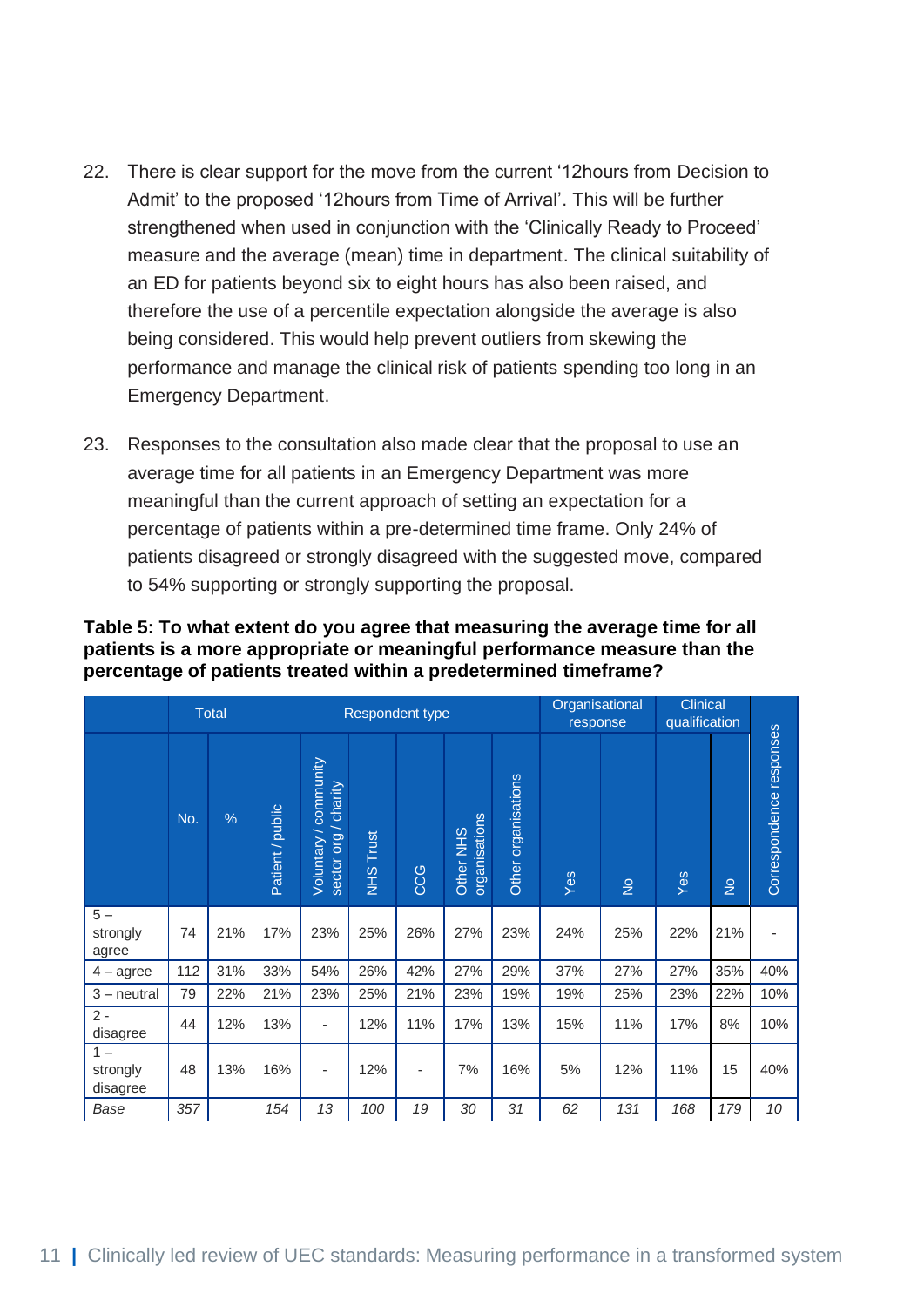- 24. The extension of urgent and emergency care standards to consider activity that takes place outside of an Emergency Department would be welcomed by respondents. A number of areas have been suggested for inclusion, these broadly relate to:
	- Additional ambulance measures
	- Patient discharge
	- Treatment in alternative settings & direct admission levels
	- Further disaggregation of measures
- 25. These are all issues that have been considered by clinicians, and either require further development or have been excluded due to the need to carefully balance all dimensions of the bundle. The national access standards provide a framework for local discussion and accountability. The experience during field testing was that the use of the bundle allowed a much richer discussion around issues outside of the headline measure(s) and it is therefore believed that the current proposals will enable insight to be built into local commissioning and transformation plans.

#### **How measures support UEC transformation**

- 26. The standards are intended to help inform patients about what their expectations should be when accessing urgent and emergency care. The consultation highlighted the need to ensure that urgent and emergency care services listen to and engage with their patients to understand what the experience of accessing that service is and how it can be improved. This cannot easily be translated into an access standard, but is clearly very important when commissioners, managers and clinicians are supporting the transformation of these pathways.
- 27. The proposed introduction of Critical Time Standards (CTS) has received extensive support and the responses are helping to inform what should be included within those measures. This emphasises the need to consider the overall approach to standards and move from a static single measure to one that encourages and supports innovation in care and improvements in clinical outcomes.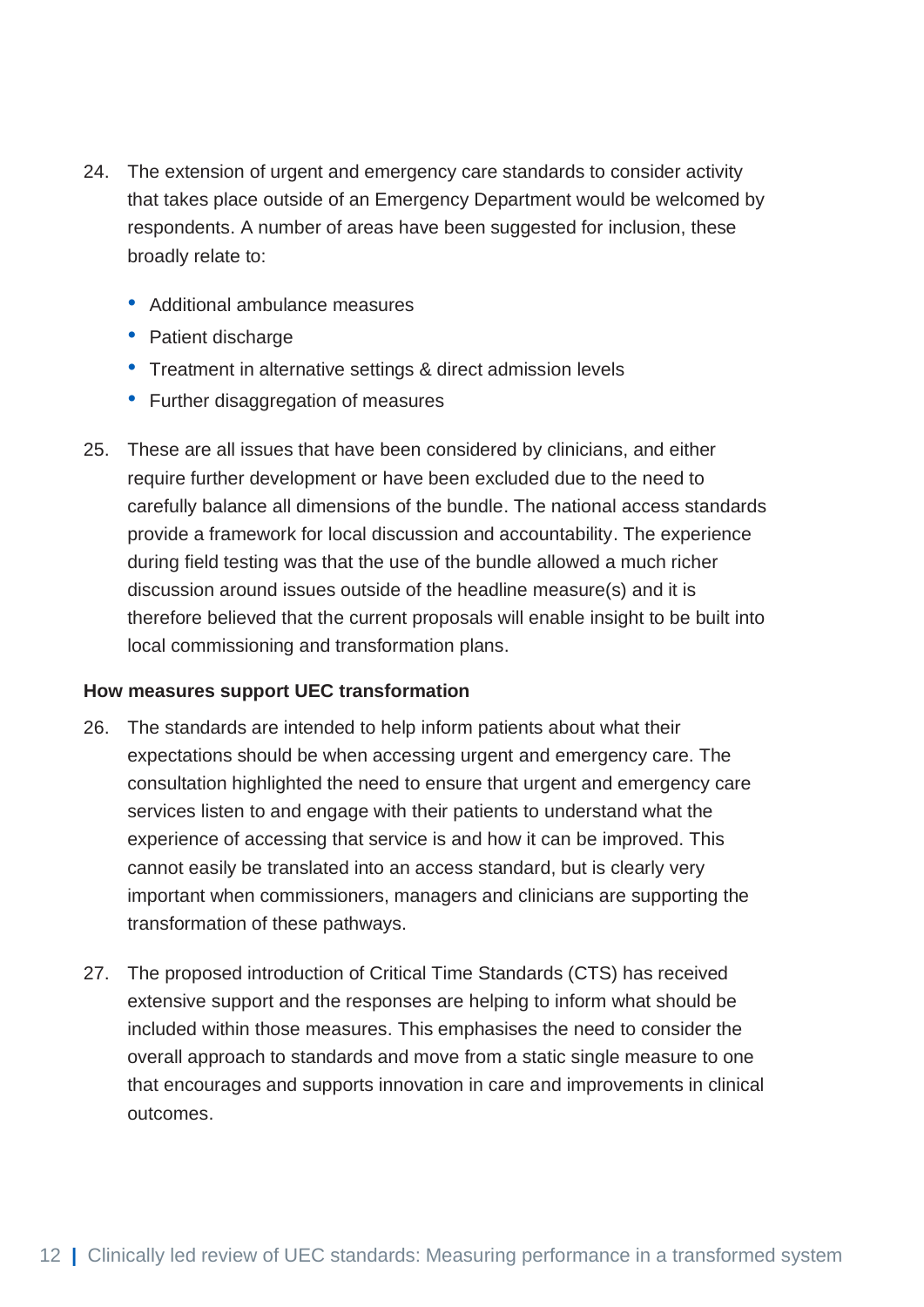28. Only 13% of respondents disagreed with the proposal, with 67% of people fully supporting the move from the current standard to the new bundle of measures.

#### **Next Steps**

- 29. Feedback during the engagement period has included requests to make these changes quickly and give certainty to the NHS and the people it serves. However, many respondents have emphasised the importance of a phased implementation given 1) the need to focus on restoring routine NHS services and 2) the technical demands of establishing new data collections and performance analysis systems together with business change to management functions. A number of stakeholders and respondents highlighted the need to set appropriate performance expectations against these metrics, which will require agreement with Government.
- 30. The presentation of performance across the bundle of measures is something that will require further work. Overall 78% of respondents, supported the idea of a composite measurement approach to present the effectiveness of urgent and emergency care. However, when asked how frequently it should be updated it became clear there were a number of possible uses and audiences that the respondents had anticipated a composite be used for, from a real time dashboard approach to an annual update. It is therefore, our intention to continue developing the thinking on this proposal with stakeholders, subject to government agreement to the principle of the bundle and agreement of suitable thresholds.
- 31. The responses on how best to advise and communicate the proposed new measures to patients and visitors, as well as the opportunities or challenges to implementation, will be considered as part of an implementation plan, subject to Government agreement to implement the proposals.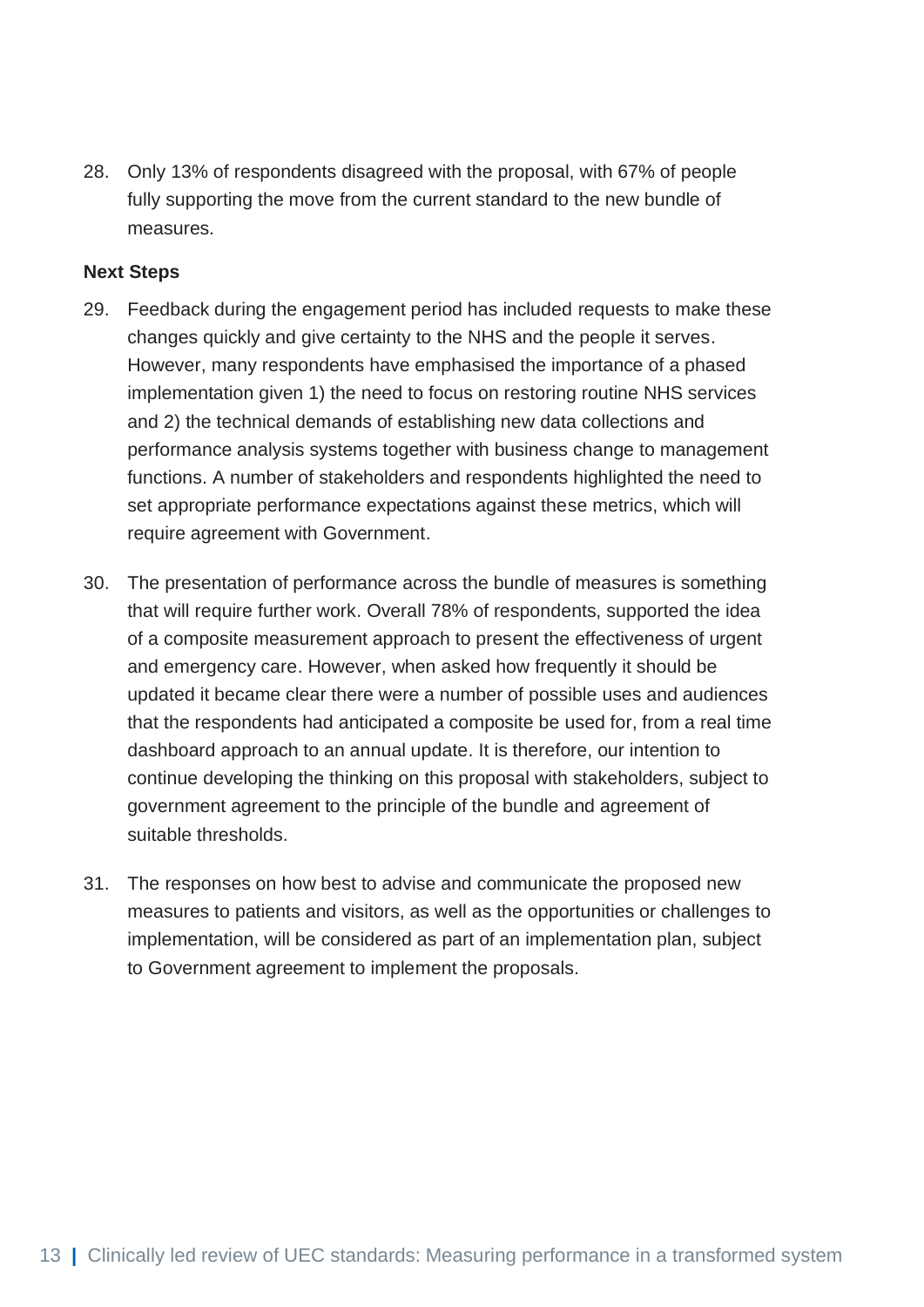# <span id="page-14-0"></span>**Annex A: Participants in the clinically-led review of NHS access standards**

| <b>Clinical Oversight Group</b>        |
|----------------------------------------|
| Academy of Medical Royal Colleges      |
| Royal College of Surgeons              |
| Royal College of Physicians            |
| Royal College of Nursing               |
| Royal College of General Practitioners |
| Royal College of Emergency Medicine    |
| Royal College of Psychiatrists         |
| <b>NHS Providers</b>                   |
| NHS England and NHS Improvement        |
| <b>NHS Clinical Commissioners</b>      |
| <b>NICE UK</b>                         |
| HealthWatch England                    |
| <b>Patients Association</b>            |
| Cancer Research UK                     |
| <b>Breast Cancer Care</b>              |
| Macmillan Cancer Support               |
| Mind                                   |

| <b>Urgent and Emergency Care Advisory Group</b> |
|-------------------------------------------------|
| Academy of Medical Royal Colleges               |
| Royal College of Emergency Medicine             |
| Royal College of Paediatrics and Child Health   |
| Royal College of Nursing                        |
| Royal College of Physicians                     |
| Royal College of Surgeons                       |
| Royal College of General Practitioners          |
| Society of Acute Medicine                       |
| <b>NHS Clinical Commissioners</b>               |
| <b>NICE UK</b>                                  |
| <b>Healthwatch England</b>                      |
| Patient's Association                           |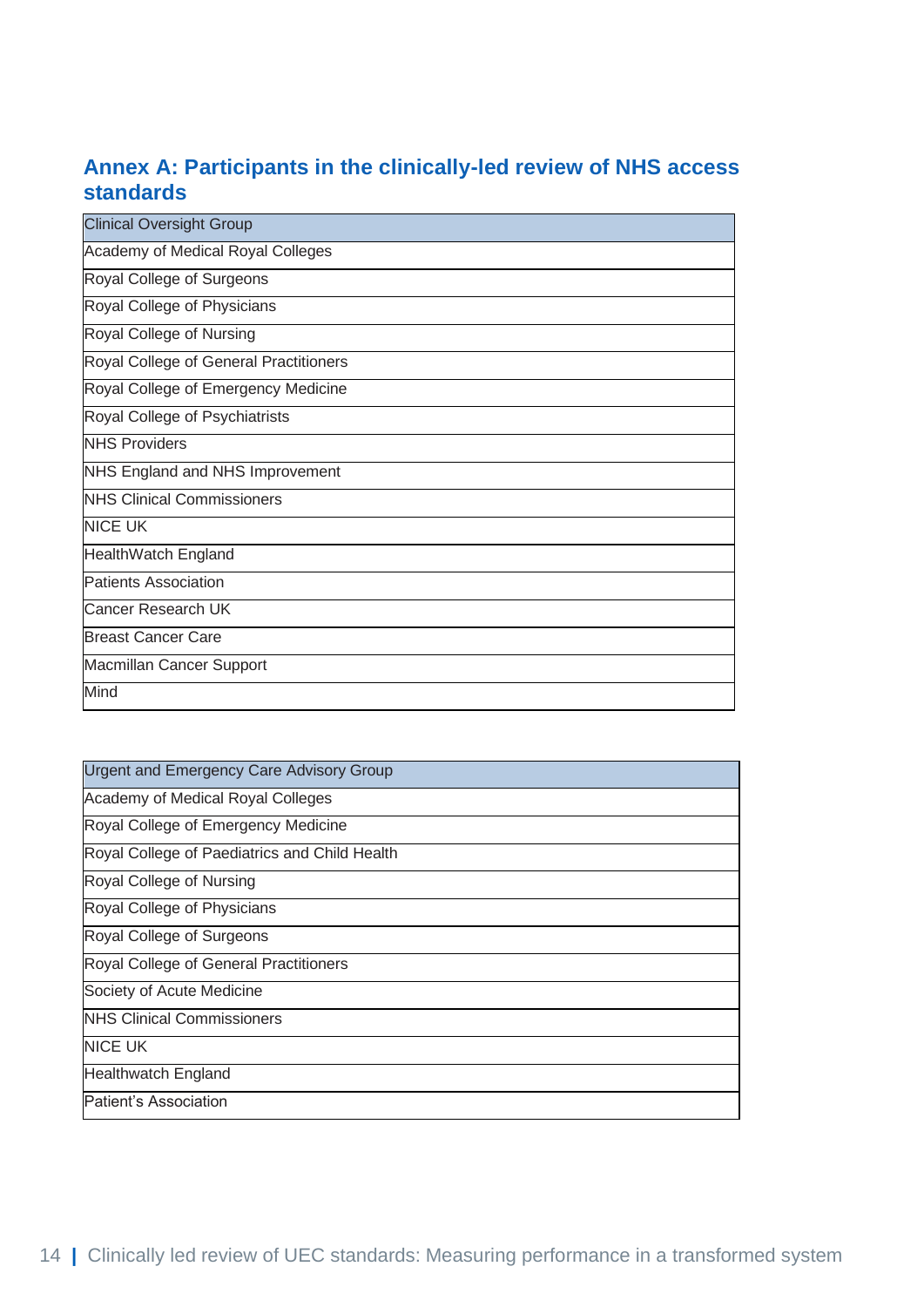# <span id="page-15-0"></span>**Annex B**

|      | <b>Total</b> |      |                     | <b>Respondent type</b>           | <b>Organisational</b><br>response |     |                                             |                        |     |               |
|------|--------------|------|---------------------|----------------------------------|-----------------------------------|-----|---------------------------------------------|------------------------|-----|---------------|
|      | No.          | $\%$ | public<br>Patient / | sector<br>community<br>Voluntary | Trust<br><b>SHN</b>               | CCG | <b>organisations</b><br><b>SHR</b><br>Other | organisations<br>Other | Yes | $\frac{1}{2}$ |
| Yes  | 169          | 48%  | 22%                 | 14%                              | 81%                               | 32% | 72%                                         | 68%                    | 45% | 79%           |
| No   | 185          | 52%  | 78%                 | 86%                              | 19%                               | 68% | 28%                                         | 32%                    | 55% | 21%           |
| Base | 354          |      | 157                 | 14                               | 101                               | 19  | 32                                          | 31                     | 64  | 133           |

#### **Table 6: Do you have a clinical qualification?**

#### **Figure 1: Map of postcodes. Base: 284 consisting of 243 individual postcodes and 40 organisational postcodes**

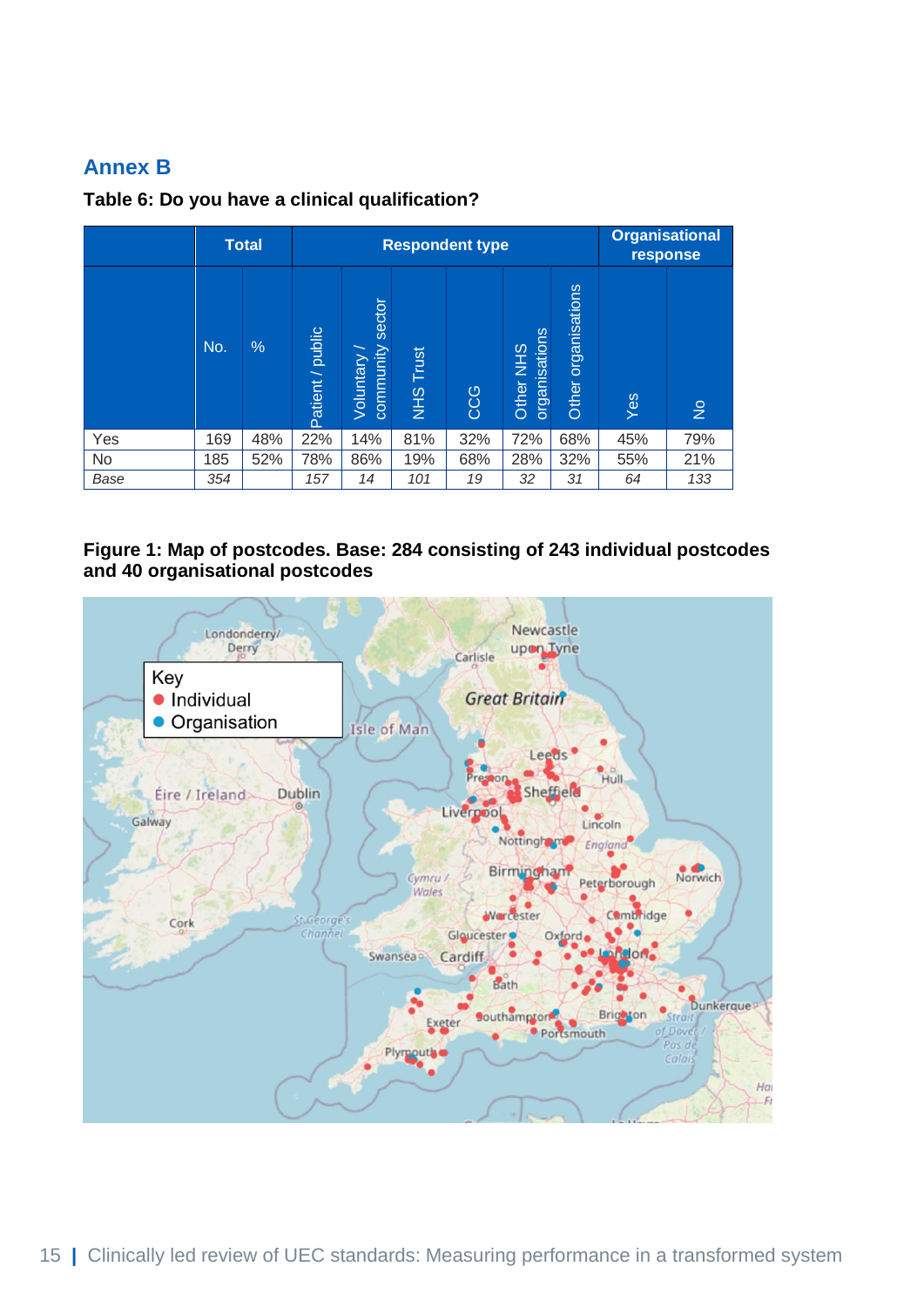#### **Table 7: If you are replying on behalf of an organisation or as an NHS employee, if you are happy to do so, please state the name of the organisation below:**

| <b>List of organisations</b>                                                                                              |                                                                                                                      |  |  |  |  |  |  |  |  |
|---------------------------------------------------------------------------------------------------------------------------|----------------------------------------------------------------------------------------------------------------------|--|--|--|--|--|--|--|--|
| Addenbrookes hospital                                                                                                     | NHS Cambridgeshire & Peterborough CCG                                                                                |  |  |  |  |  |  |  |  |
| Age UK                                                                                                                    | NHS Liverpool CCG / Cheshire & Merseyside UEC                                                                        |  |  |  |  |  |  |  |  |
| Bath and North East Somerset, Swindon and                                                                                 |                                                                                                                      |  |  |  |  |  |  |  |  |
| Wiltshire Integrated Care System                                                                                          | NHS North Devon District Hospital Employee                                                                           |  |  |  |  |  |  |  |  |
| Black Country and West Birmingham STP                                                                                     | NHS South Sefton CCG                                                                                                 |  |  |  |  |  |  |  |  |
|                                                                                                                           | NHS West Hampshire CCG - Southampton & South                                                                         |  |  |  |  |  |  |  |  |
| <b>Blackpool Teaching Hospital</b>                                                                                        | West Hampshire ICP                                                                                                   |  |  |  |  |  |  |  |  |
| <b>British Geriatrics Society</b>                                                                                         | NHSE/I                                                                                                               |  |  |  |  |  |  |  |  |
| <b>British Thoracic Society</b>                                                                                           | <b>NHSEI NW</b>                                                                                                      |  |  |  |  |  |  |  |  |
| <b>BSUH NHS Trust</b>                                                                                                     | Norfolk & Waveney CCG                                                                                                |  |  |  |  |  |  |  |  |
| <b>Bucks Healthcare NHS Trust</b>                                                                                         | Norfolk and Norwich Hospital                                                                                         |  |  |  |  |  |  |  |  |
| <b>Calderdale &amp; Huddersfield NHS Foundation Trust</b>                                                                 | <b>North Bristol NHS Trust</b>                                                                                       |  |  |  |  |  |  |  |  |
| Central England Co-operative                                                                                              | North East Ambulance Service NHS Foundation<br>Trust                                                                 |  |  |  |  |  |  |  |  |
| Cerner                                                                                                                    | North Middlesex University Hospital                                                                                  |  |  |  |  |  |  |  |  |
| Cheshire and Merseyside Urgent and Emergency<br>Care Network                                                              | North Tees and Hartlepool NHS Foundation Trust                                                                       |  |  |  |  |  |  |  |  |
| Cheshire CCG                                                                                                              | North West Anglia NHS Trust                                                                                          |  |  |  |  |  |  |  |  |
| <b>CHFT</b>                                                                                                               | Northern Care Alliance                                                                                               |  |  |  |  |  |  |  |  |
| Chief Operating Officer, University Hospitals of<br>Morecambe Bay                                                         | Northumbria Healthcare NHS Foundation Trust                                                                          |  |  |  |  |  |  |  |  |
| CNWL                                                                                                                      | <b>Nuffield Trust</b>                                                                                                |  |  |  |  |  |  |  |  |
| Co-Chair of the Clinical and Professional Leadership<br>Advisory Group - Urgent and Emergency Care -<br><b>NHS London</b> | <b>NWAFT</b>                                                                                                         |  |  |  |  |  |  |  |  |
| <b>Combe Costal Practice</b>                                                                                              | Picker Institute Europe                                                                                              |  |  |  |  |  |  |  |  |
| Cornwall                                                                                                                  | Portsmouth Hospitals University Trust                                                                                |  |  |  |  |  |  |  |  |
| County Durham and Darlington NHSFT (LADB)                                                                                 | <b>Primary Care Foundation</b>                                                                                       |  |  |  |  |  |  |  |  |
| <b>Derriford Hospital</b>                                                                                                 | Representing the Emergency Medicine Clinical Leads<br>Forum Midlands Region                                          |  |  |  |  |  |  |  |  |
| DHU 111 (East Midlands) CIC                                                                                               | <b>Revolutionise Limited</b>                                                                                         |  |  |  |  |  |  |  |  |
| <b>DHU Health Care</b>                                                                                                    | Royal College of Nursing                                                                                             |  |  |  |  |  |  |  |  |
| <b>East Cheshire Trust</b>                                                                                                | Royal Pharmaceutical Society                                                                                         |  |  |  |  |  |  |  |  |
| East Midlands Ambulance Service NHS Trust                                                                                 | Royal Surrey County Hospital, Ashford St Peters and<br>Surrey and Sussex Healthcare, Surrey Heartlands<br><b>ICS</b> |  |  |  |  |  |  |  |  |
| East Suffolk and North Essex NHS Foundation Trust                                                                         | Sheffield Teaching Hospitals NHS Foundation Trust                                                                    |  |  |  |  |  |  |  |  |
| <b>Enfield Parent Carer Forum</b>                                                                                         | Society for Acute Medicine                                                                                           |  |  |  |  |  |  |  |  |
| <b>ESNEFT</b>                                                                                                             | Somerset                                                                                                             |  |  |  |  |  |  |  |  |
| <b>Frimley Health</b>                                                                                                     | <b>Somerset Foundation Trust</b>                                                                                     |  |  |  |  |  |  |  |  |
| Frimley Health NHS Foundation Trust                                                                                       | Southampton University Hospital NHS Foundation<br>Trust - Eye Casualty                                               |  |  |  |  |  |  |  |  |
| <b>Frimley Park</b>                                                                                                       | St George's University Hospitals NHSFT                                                                               |  |  |  |  |  |  |  |  |
| Gloucestershire Clinical Commissioning Group                                                                              | <b>Stroke Association</b>                                                                                            |  |  |  |  |  |  |  |  |
| Harrogate and District NHS Foundation Trust                                                                               | Surrey                                                                                                               |  |  |  |  |  |  |  |  |
| <b>Emergency Department</b>                                                                                               |                                                                                                                      |  |  |  |  |  |  |  |  |
| Healthier Lancashire and South Cumbria Integrated<br>Care System                                                          | Surrey and Sussex Healthcare NHS Trust                                                                               |  |  |  |  |  |  |  |  |
| Healthwatch Birmingham                                                                                                    | <b>Sussex Community NHS Foundation Trust</b>                                                                         |  |  |  |  |  |  |  |  |
| Healthwatch Bucks, Healthwatch Oxfordshire,                                                                               |                                                                                                                      |  |  |  |  |  |  |  |  |
| Healthwatch Reading, Healthwatch Wokingham<br>Borough, Healthwatch West Berkshire                                         | Tameside & Glossop ICFT                                                                                              |  |  |  |  |  |  |  |  |
| Healthwatch England                                                                                                       | Tameside General Hospital, Ashton Under Lyne,<br><b>Greater Manchester</b>                                           |  |  |  |  |  |  |  |  |
|                                                                                                                           | The Pennine Lancashire A&E Delivery Board is a                                                                       |  |  |  |  |  |  |  |  |
| <b>Healthwatch Portsmouth</b>                                                                                             | multi-disciplinary group of professionals,<br>compromising of both clinical and managerial                           |  |  |  |  |  |  |  |  |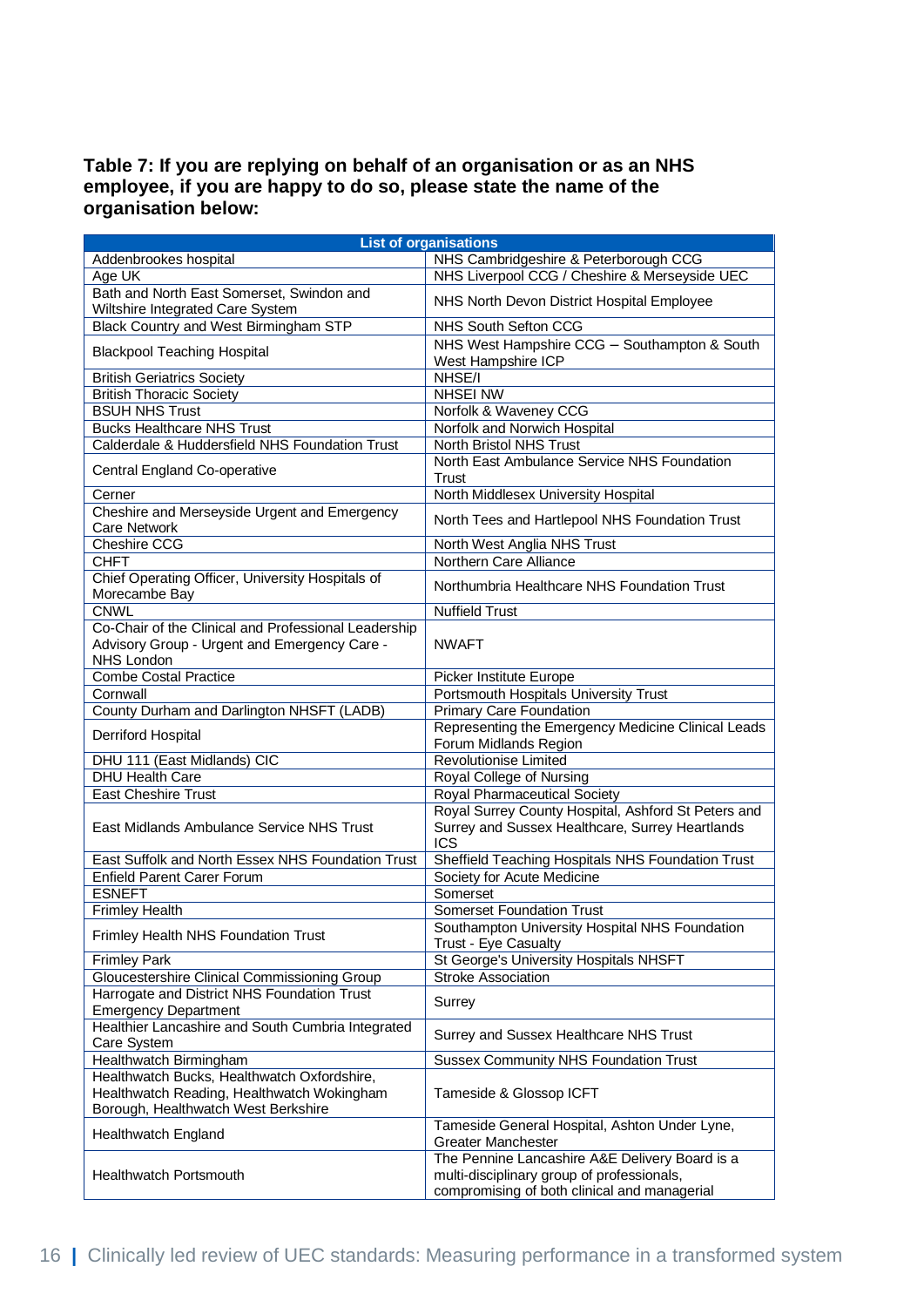| Hounslow and Richmond Healthcare Trust                                                 | The Society for Acute MEDICINE                                            |
|----------------------------------------------------------------------------------------|---------------------------------------------------------------------------|
| Hull University Teaching Hospitals NHS Trust                                           | Torbay and South Devon NHS FT                                             |
| Imperial College Healthcare NHS Trust                                                  | <b>UHCW</b>                                                               |
| Kettering general hospital NHS FT                                                      | <b>UHP</b>                                                                |
| Lancashire Teaching Hospitals                                                          | ULHT                                                                      |
| Lead commissioners for North West Ambulance,<br>NHS 111 and Patient transport services | University Hospital Southampton                                           |
| Lincolnshire community health services                                                 | University Hospitals Dorset                                               |
| Liverpool University Hospital NHS Trust                                                | University Hospitals of Derby & Burton NHSFT                              |
| London Ambulance Service                                                               | University Hospitals Plymouth NHS Trust                                   |
| Manchester University NHS Foundation Trust                                             | West Hertfordshire Hospitals NHS Trust                                    |
| <b>MFT</b>                                                                             | West Midlands Ambulance Service University NHS<br><b>Foundation Trust</b> |
| Mind                                                                                   | West Midlands Integrated Urgent Care Team                                 |
| Morecambe Bay CCG                                                                      | Whittington Health NHS Trust                                              |
| <b>MPFT</b>                                                                            | Wiltshire                                                                 |
| <b>NDHT</b>                                                                            | Wirral University Teaching Hospital                                       |
| NEL Commissioning Support Unit                                                         | York Teaching Hospital NHS Foundation Trust                               |
| NELCSU + NCL Stakeholders                                                              |                                                                           |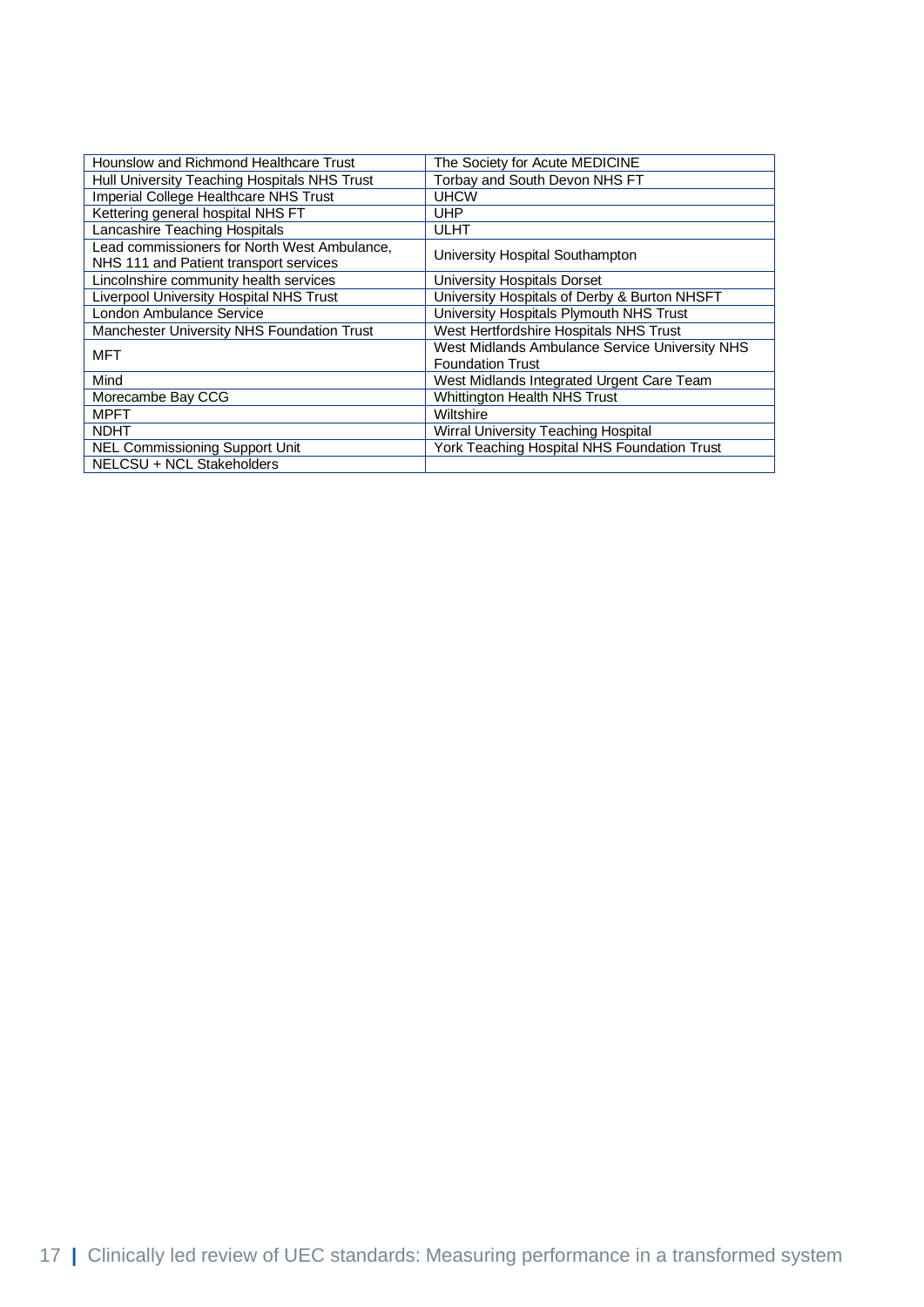# **Table 8: Which of the following groups does your organisation represent?**

|                                                                                  |                | <b>Total</b>  |                          |                                                   | <b>Respondent type</b> | <b>Organisation</b><br>al response | <b>Clinical qualification</b> |                          |     |               |     |                          |
|----------------------------------------------------------------------------------|----------------|---------------|--------------------------|---------------------------------------------------|------------------------|------------------------------------|-------------------------------|--------------------------|-----|---------------|-----|--------------------------|
|                                                                                  | No.            | $\frac{9}{6}$ | Patient / public         | community<br>sector org /<br>charity<br>Voluntary | <b>NHS Trust</b>       | CCG                                | organisations<br>Other NHS    | Other<br>organisations   | Yes | $\frac{1}{2}$ | Yes | $\frac{1}{2}$            |
| My organisation represents the whole community,<br>including all of these groups | 153            | 96%           | ٠                        | 64%                                               | 99%                    | 100%                               | 100%                          | 100%                     | 90% | 99%           | 99% | 90%                      |
| Specific age group                                                               | 9              | 6%            | $\blacksquare$           | 21%                                               | 7%                     |                                    |                               | ÷                        | 10% | 4%            | 6%  | 6%                       |
| Specific long-term condition                                                     | 8              | 5%            | ٠                        | 29%                                               | 4%                     |                                    |                               |                          | 12% | 2%            | 4%  | 8%                       |
| Those with a particular disability                                               | $\overline{7}$ | 4%            | $\blacksquare$           | 21%                                               | 4%                     | $\overline{\phantom{a}}$           |                               | $\overline{\phantom{a}}$ | 10% | 2%            | 4%  | 6%                       |
| Specific gender group                                                            | 6              | 4%            | $\overline{\phantom{0}}$ | 7%                                                | 5%                     | $\overline{a}$                     |                               |                          | 6%  | 3%            | 5%  | 2%                       |
| Specific ethnic or race group                                                    | 6              | 4%            | ٠                        | 7%                                                | 5%                     |                                    |                               |                          | 6%  | 3%            | 5%  | 2%                       |
| Communication impairments                                                        | 6              | 4%            | ٠                        | 14%                                               | 4%                     | $\overline{a}$                     |                               |                          | 8%  | 2%            | 4%  | 4%                       |
| Those who have recently had a baby or are<br>pregnant                            | 5              | 3%            | ۰                        | 7%                                                | 4%                     |                                    | $\overline{\phantom{a}}$      |                          | 6%  | 2%            | 4%  | 2%                       |
| Those with a drug or alcohol addiction                                           | 5              | 3%            | $\overline{\phantom{a}}$ | 7%                                                | 4%                     | ٠                                  | $\overline{\phantom{a}}$      | $\overline{\phantom{a}}$ | 6%  | 2%            | 4%  | 2%                       |
| Geographical impairments                                                         | 5              | 3%            | $\sim$                   | 7%                                                | 4%                     | $\overline{\phantom{a}}$           |                               | ٠                        | 6%  | 2%            | 4%  | 2%                       |
| Particular sexual orientation                                                    | $\overline{4}$ | 3%            | $\overline{\phantom{a}}$ | 7%                                                | 3%                     | $\overline{\phantom{a}}$           | $\overline{\phantom{a}}$      | $\overline{\phantom{a}}$ | 6%  | 0.9%          | 3%  | 2%                       |
| Homeless people                                                                  | 4              | 3%            | $\blacksquare$           | 7%                                                | 3%                     | $\overline{\phantom{a}}$           |                               |                          | 6%  | 0.9%          | 3%  | 2%                       |
| Army Veteran                                                                     | $\overline{4}$ | 3%            | $\blacksquare$           | 7%                                                | 3%                     | $\overline{\phantom{a}}$           | $\overline{\phantom{a}}$      | $\overline{\phantom{a}}$ | 6%  | 0.9%          | 3%  | 2%                       |
| Gypsy and traveller communities                                                  | 4              | 3%            | ÷.                       | 7%                                                | 3%                     | ÷                                  |                               | ÷                        | 6%  | 0.9%          | 3%  | 2%                       |
| Marriage and civil partnership                                                   | 3              | 2%            | $\blacksquare$           | $\blacksquare$                                    | 3%                     | ٠                                  | $\overline{\phantom{a}}$      | $\overline{a}$           | 4%  | 0.9%          | 3%  | $\overline{\phantom{a}}$ |
| Those with a particular religion or faith                                        | 3              | 2%            | ٠                        |                                                   | 3%                     | ٠                                  |                               |                          | 4%  | 0.9%          | 3%  | $\sim$                   |
| <b>Base</b>                                                                      | 159            |               |                          | 14                                                | 93                     | 19                                 | 29                            | 4                        | 49  | 110           | 107 | 52                       |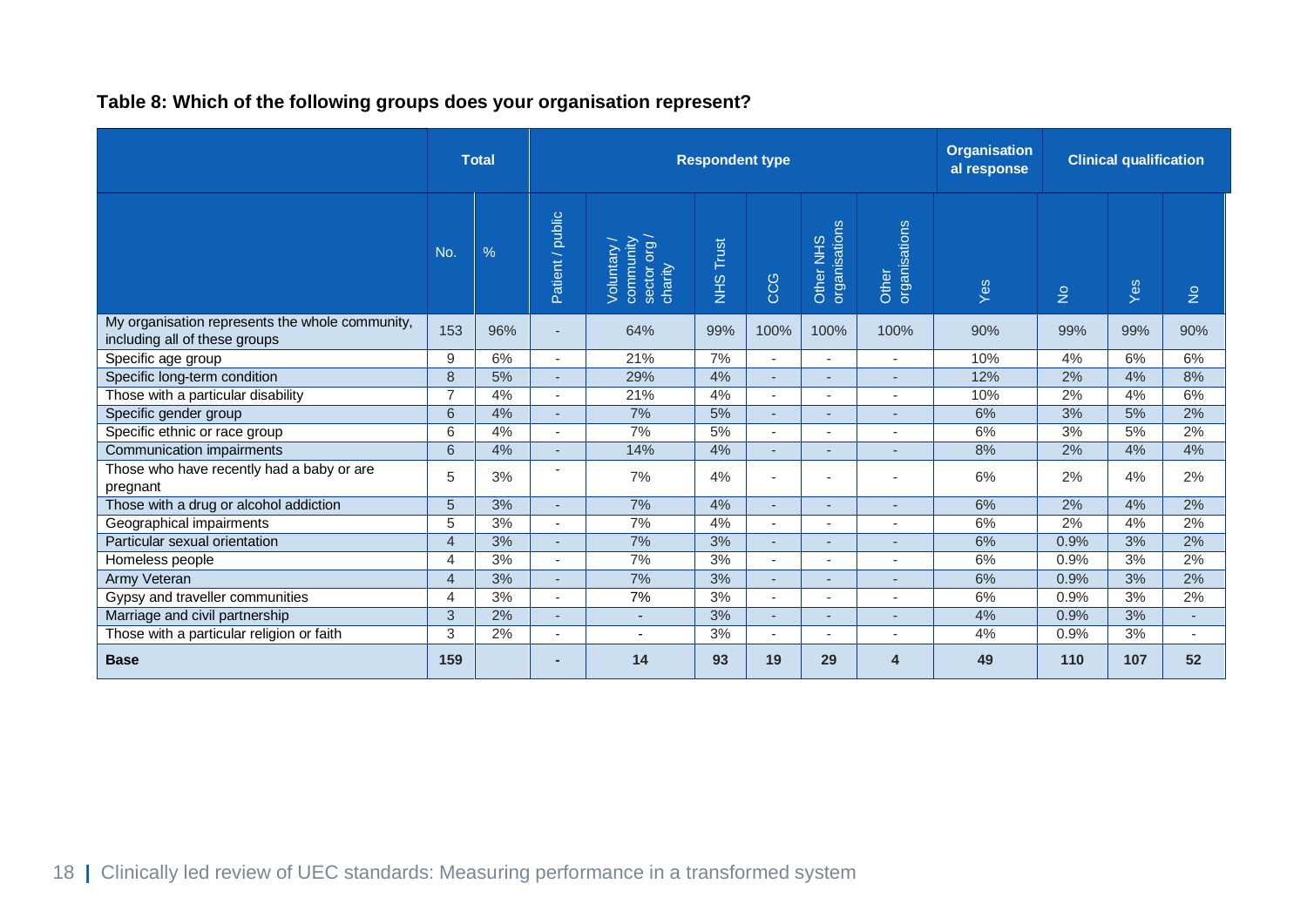# **Table 9: Demographic profiling**

| <b>Ethnicity</b>                 |                          |       | <b>Sexual orientation</b>           |     |                 |                |
|----------------------------------|--------------------------|-------|-------------------------------------|-----|-----------------|----------------|
| White: British                   | 227                      | 83%   | Heterosexual                        |     | 235             | 86%            |
| White: Irish                     | 4                        | 2%    | Lesbian                             |     |                 |                |
| White: Gypsy or traveller        | $\overline{c}$           | 0.7%  | Gay                                 |     | 5               | 2%             |
| White: Other                     | 15                       | 6%    | <b>Bisexual</b>                     |     | 6               | $\overline{2}$ |
| Mixed: White and Black Caribbean | $\overline{c}$           | 0.7%  | Other                               |     | 1               | 0.4            |
| Mixed: White and Black African   | $\blacksquare$           |       | Prefer not to say                   |     | 28              | 10             |
| Mixed: White and Asian           | $\overline{2}$           | 0.7%  | Base                                |     | 275             |                |
| Mixed: Other                     | $\blacksquare$           |       | <b>Relationship status</b>          |     |                 |                |
| Asian/Asian British: Indian      | 9                        | 3%    | Married                             |     | 160             | 57%            |
| Asian/Asian British: Pakistani   | 1                        | 0.4%  | Civil partnership                   |     | 5               | 2%             |
| Asian/Asian British: Bangladeshi | $\blacksquare$           |       | Single                              |     | 36              | 13%            |
| Asian/Asian British: Chinese     | $\overline{2}$           | 0.7%  | Divorced                            |     | 16              | 6%             |
| Asian/Asian British: Other       | 1                        | 0.4%  | Lives with partner                  |     | 28              | 10%            |
| Black/Black British: African     | 1                        | 0.4%  | Separated                           |     | $\overline{2}$  | 0.7%           |
| Black/Black British: Caribbean   | $\overline{2}$           | 0.7%  | Widowed                             |     | 9               | 3%             |
| Black/Black British: Other       | 1                        | 0.4%  | Other                               |     | $\overline{7}$  | 3%             |
| Other ethnic group: Arab         | 1                        | 0.4%  | Prefer not to say                   |     | 20              | 7%             |
| Any other ethnic group           | 5                        | 2%    | 283<br>Base                         |     |                 |                |
| Base                             | 275                      |       | <b>Pregnant currently</b>           |     |                 |                |
| <b>Age category</b>              |                          |       | Yes                                 |     | 3               | 1%             |
| $16 - 19$                        | 1                        | 0.3%  | No                                  |     | 271             | 99%            |
| $20 - 24$                        | 3                        | $1\%$ | Prefer not to say                   |     |                 |                |
| $25 - 29$                        | 8                        | 3%    | Base                                |     | 274             |                |
| $30 - 34$                        | 21                       | 7%    | <b>Recently given birth</b>         |     |                 |                |
| $35 - 39$                        | 23                       | 8%    | Yes                                 |     | $\overline{2}$  | 0.7%           |
| $40 - 44$                        | $\overline{37}$          | 13%   | No                                  |     | 269             | 99%            |
| $45 - 49$                        | 36                       | 13%   | Prefer not to say                   |     |                 |                |
| $50 - 54$                        | 33                       | 12%   | Base                                |     | 271             |                |
| $55 - 59$                        | $\overline{39}$          | 14%   | <b>Health problem or disability</b> |     |                 |                |
| $60 - 64$                        | 22                       | 8%    | Yes, limited a lot                  |     | 19              | 7%             |
| $65 - 69$                        | 18                       | 6%    | Yes, limited a little               |     | 55              | 19%            |
| $70 - 74$                        | 17                       | 6%    | No                                  |     | 209             | 74%            |
| $75 - 79$                        | 17                       | 6%    | Prefer not to say                   |     | $\mathbf{r}$    | $\blacksquare$ |
| 80 and over                      | $\overline{\mathbf{4}}$  | 1%    | Base                                |     | 283             |                |
| Prefer not to say                | $\overline{7}$           | 2%    | <b>Disability</b>                   |     |                 |                |
| Base                             | 286                      |       | Physical disability                 |     | 27              | 24%            |
| <b>Religion</b>                  |                          |       | Sensory disability                  |     | $\overline{11}$ | 10%            |
| No religion                      | 122                      | 45%   | Mental health need                  |     | 21              | 19%            |
| Christian                        | 131                      | 48%   | Learning disability or difficulty   |     | 3               | 3%             |
| <b>Buddhist</b>                  | 1                        | 0.4%  | Long-term illness                   |     | 40              | 36%            |
| Hindu                            | $\overline{7}$           | $3%$  | Other                               |     | 11              | 10%            |
| Jewish                           | $\overline{2}$           | 0.7%  | Prefer not to say                   |     | 27              | 24%            |
| Muslim                           | 3                        | 1%    | Base                                |     | 112             |                |
| Sikh                             | $\overline{\phantom{0}}$ |       | <b>Carer</b>                        |     |                 |                |
| Any other religion               | 7                        | 3%    | Yes - young person(s) aged under 24 |     | 48              | 17%            |
| Prefer not to say                | $\blacksquare$           |       | Yes $-$ adult(s) aged 25 to 49      |     | $\overline{7}$  | 3%             |
| Base                             | 273                      |       | Yes - person(s) aged over 50 years  |     | 49              | 18%            |
| <b>Sex</b>                       |                          |       | No                                  |     | 171             | 62%            |
| Female                           | 148                      | 54%   | Prefer not to say                   |     | 9               | 3              |
| Male                             | 116                      | 42%   | Base                                |     | 277             |                |
| Intersex                         |                          |       | <b>Armed Services</b>               |     |                 |                |
| Other                            | 1                        | 0.4%  | Yes                                 | 16  | 6%              |                |
| Prefer not to say                | 9                        | 3%    | No                                  | 252 | 90%             |                |
| Base                             | 274                      |       | Prefer not to say                   | 11  | 4%              |                |
|                                  |                          |       | Base                                | 279 |                 |                |